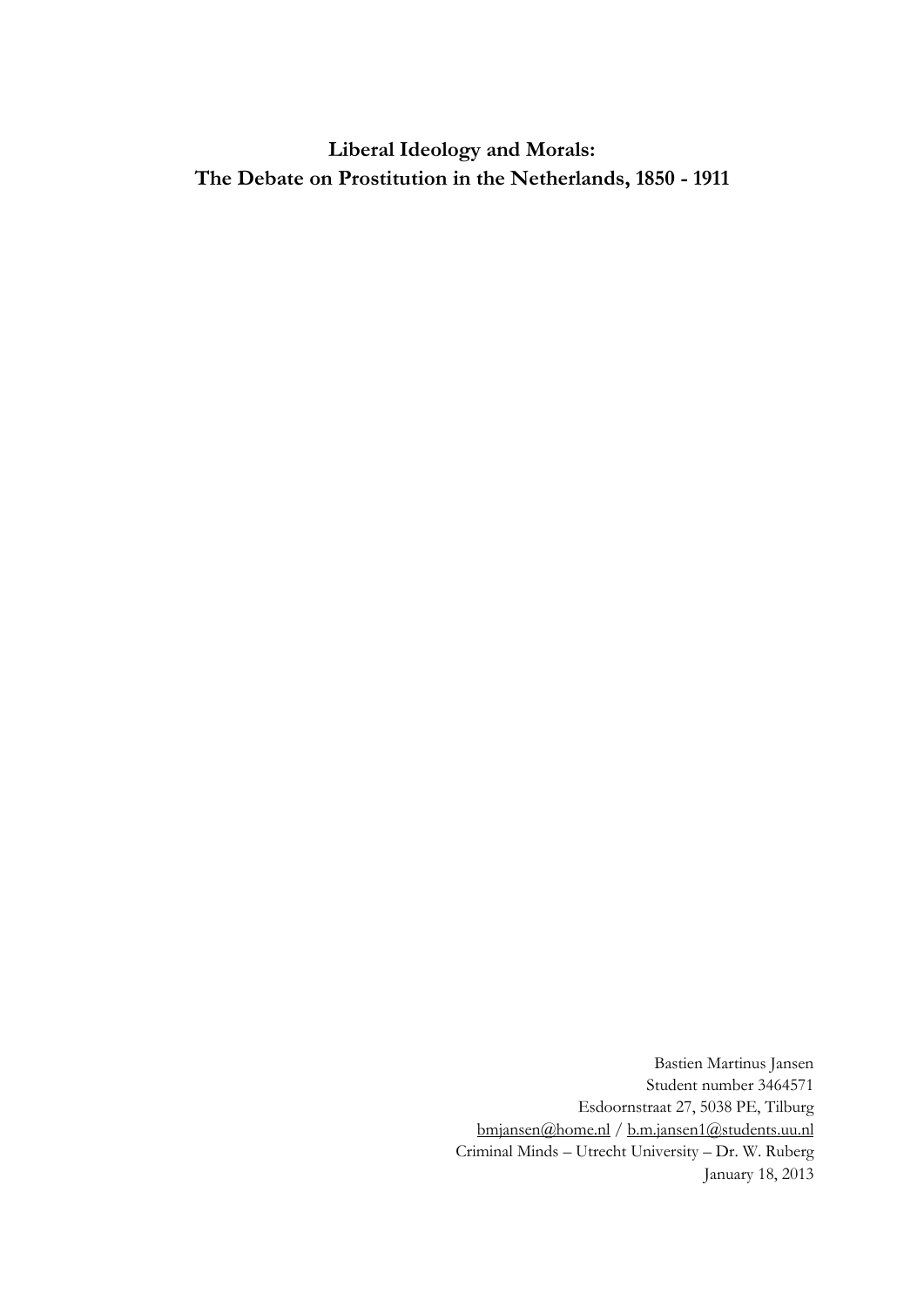# **Table of contents**

| Introduction                                                 | 3  |
|--------------------------------------------------------------|----|
| 1. Laws and Debate on Prostitution in the Nineteenth Century | 6  |
| 1.1 Laws on Prostitution                                     | 6  |
| 1.2 The Debate and the Public                                | 9  |
| 2. The Liberal Ideology                                      | 11 |
| 2.1 Ideology                                                 | 11 |
| 2.2 Liberalism                                               | 12 |
| 3. Discursive Analysis                                       | 15 |
| 4. Conclusie                                                 | 21 |
| <b>Bibliography</b>                                          | 23 |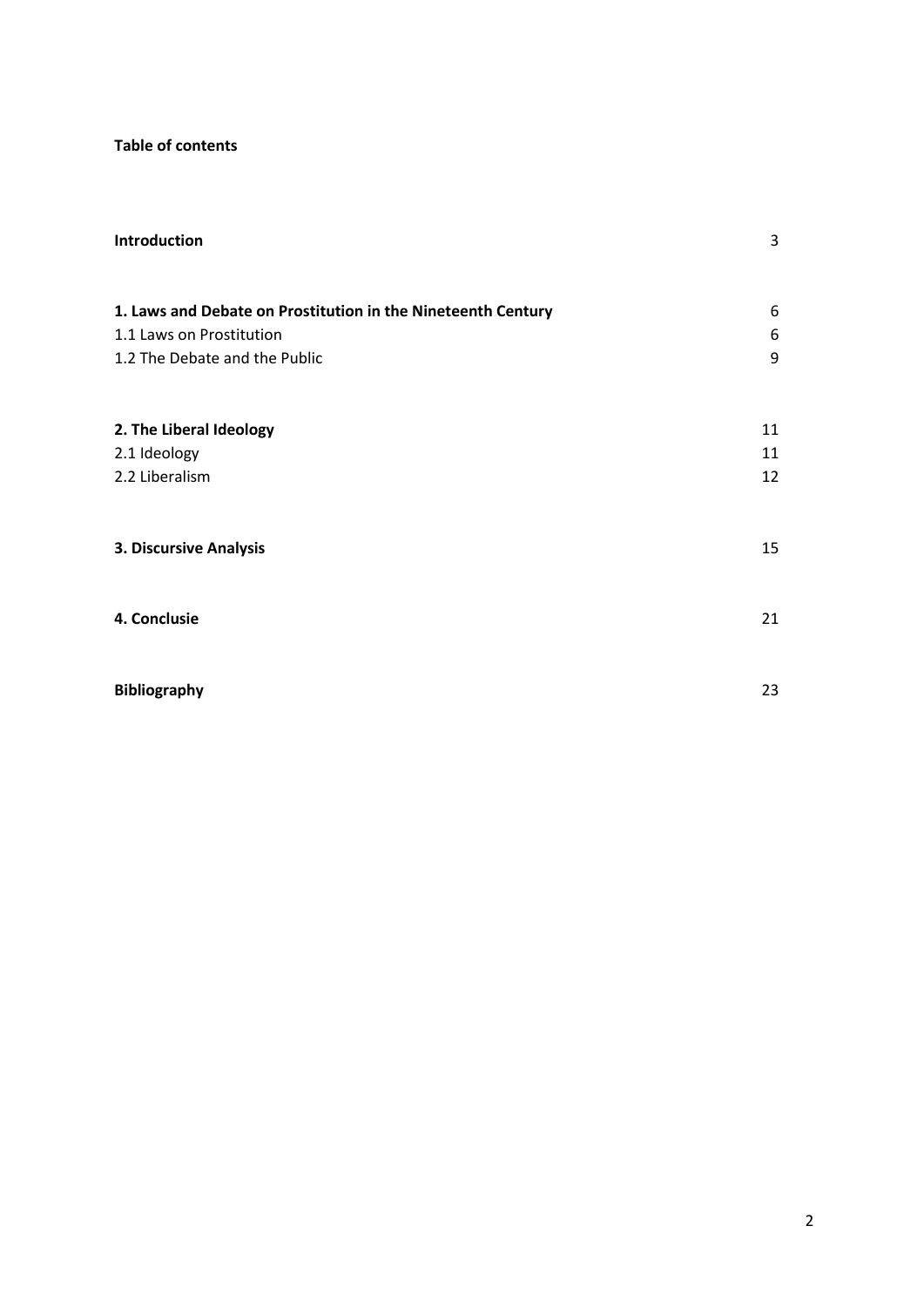## **Introduction**

 $\overline{\phantom{a}}$ 

Prostitution has been a topic of debate on several levels of politics for centuries, continuing in present times. States have been dealing with prostitution because of the dangers of Sexually Transmitted Diseases (STD's), enforcement of public order or to counter sexual exploitation. In the second half of the twentieth century the emergence of international trafficking and the reactions of feminists to prostitution made it an issue which was discussed at the United Nations and the European Union.<sup>1</sup> The Netherlands is known for its very free or liberal attitude towards certain issues as soft drugs or prostitution. Even today the Netherlands has got an atypical legislation on prostitution as it is a legal profession. Only in the Netherlands, parts of Australia and Austria prostitution is legal, in most other Western countries policy aims to criminalise the profiteers of prostitution.<sup>2</sup>

This striking difference between the Netherlands and the rest of the Western world is quite interesting, in turn making the question interesting of how this came to be. A historian's way of looking at remarkable phenomena is by tracing the path which has led to the current situation. Along that path a wide array of questions should be asked. The question I will be answering is focused on the case of prostitution in the Netherlands in the nineteenth century. The Netherlands has had a Napoleonic era between 1795 and 1815 in which the Dutch legal system was highly influenced by the Napoleonic Code. In this period, 1813 to be exactly, prostitution and its brothels were legally acknowledged and regulated.<sup>3</sup> In the century that followed power, polity and legislation became subject of a struggle between liberal politicians and the *Ancien Régime*. The subject of prostitution became a political question which was debated furiously during the entire century. When parliament gained real power after 1848 by the new liberal constitution, the debate was fuelled. Liberalism obviously achieved victories in terms of state politics in the nineteenth century; the liberal ideology was accepted to meet popular demands by King William II.<sup>4</sup> Apparently the people demanded freedom. However, did this apply to a morally laden topic as prostitution as well? One could argue that contemporary moral considerations would oppose the liberal ideology. In order to analyse this possible conflict I will focus on answering the question to what extent the liberal ideology changed in the debate on legal attitudes towards prostitution in this period, the second half of the nineteenth century.

<sup>1</sup> J. Outshoorn, 'The Political Debates on Prostitution and Trafficking of Women', *Social politics* 12 (2005) 141- 155, 141.

<sup>2</sup> J. Outshoorn, 'Pragmatism in the Polder: Changing Prostitution Policy in the Netherlands', *Journal of contemporary European Studies* 12 (2004) 165 – 177, 165.

<sup>3</sup> M. Bossenbroek and J.H. Kompagnie, *Het Mysterie van de Verdwenen Bordelen: Prostitutie in Nederland in de negentiende eeuw,* (Amsterdam 1998) 27.

<sup>&</sup>lt;sup>4</sup> R. Aerts e.a., *Land van kleine gebaren: Een politieke geschiedenis van Nederland 1780 – 1990 (Amsterdam* 1999) 101.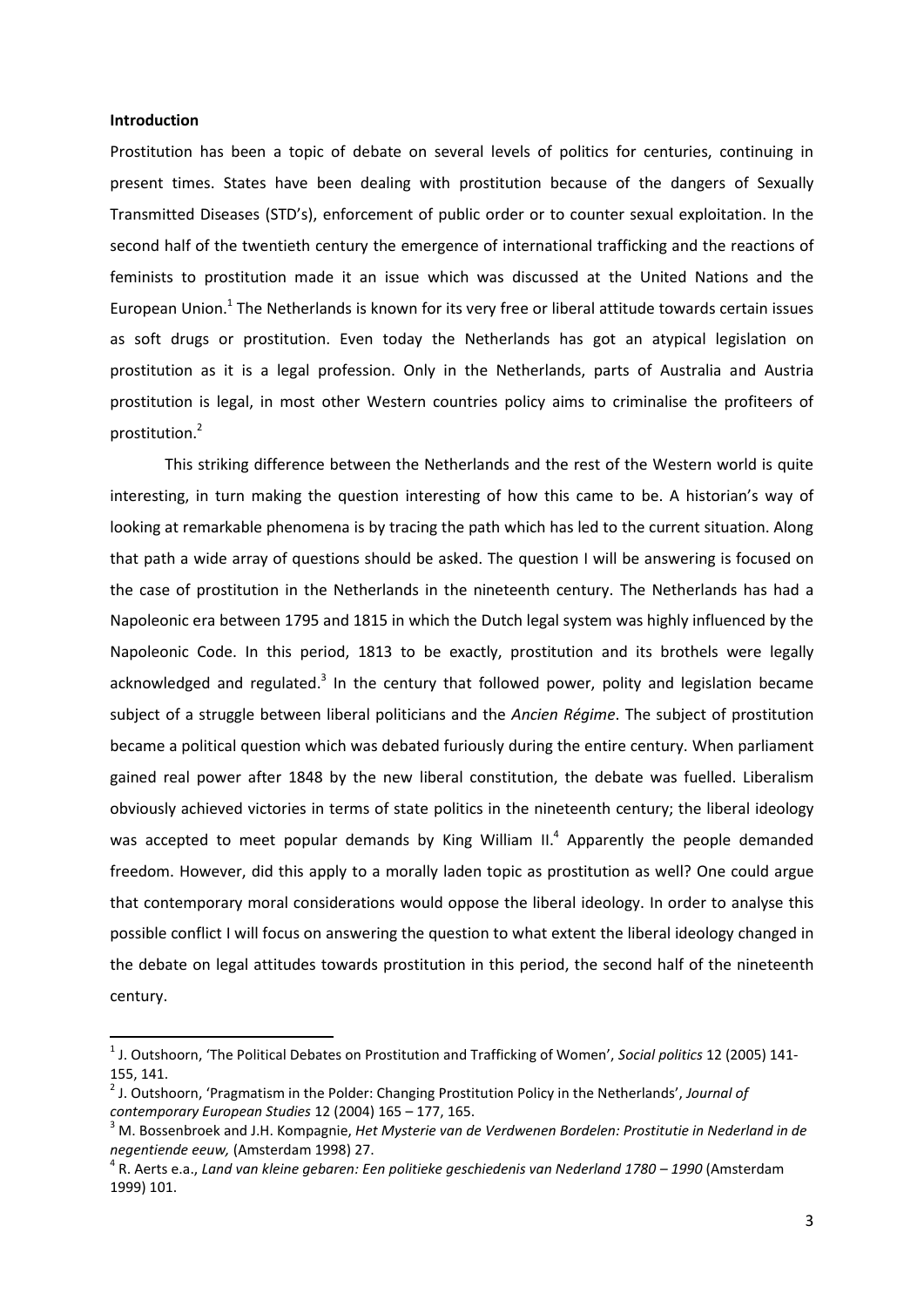A lot has been written on the subject of prostitution in the Netherlands. From the nineteenth century onwards it became a serious topic to be studied by physicians because of its alleged connection to syphilis, this was not only the case in the Netherlands.<sup>5</sup> Since 1980 historical research into the subject has started, the period from the nineteenth century onwards has gotten the most attention whereas there have been some publications on the seventeenth and eighteenth centuries. Lotte van der Pol, for instance, has conducted an extensive research on prostitution in the Republic in these centuries. $6$  Martin Bossenbroek and Jan H. Kompagnie have written on the disappearance of brothels in the nineteenth century, focussing mainly on the municipal policy whilst handling the different civil associations and the debates in parliament as well.<sup>7</sup> Petra de Vries also handles both the civil associations and the political debate and shows the connections between the debate on the regulation of prostitution and the larger debate on the sexual positioning of men and women in society, focussing on the period between 1850 and 1911, the latter being the year brothels were banned.<sup>8</sup> As the legislative power was transferred to parliament in the same period, which is the time and space I will focus on.

A method to analyse parliament debate is the discursive methodology. The discursive approach is an approach based on the idea of contextualisation of the discourse used in a certain period regarding a certain subject. Such a method is used by Theo van der Meer in his article on discourse surrounding sodomy in the Republic where he finds that the notion of sodomy was construed under the influence of religious and moral thoughts on being sober and restrained.<sup>9</sup> Van der Meer uses court cases and pamphlets as sources to offer a cross-sectional analysis of the contemporary discourse. Petra de Vries also applied a discourse analysis in her dissertation but, as I mentioned before, focused on the larger debate on sexuality, using pamphlets, reports from associations and conferences and proceedings of parliament. I will also use proceedings of parliament, focussing on liberal politicians in order to analyse their discourse on the debate on prostitution in two decisive moments. Focussing on ideologies specifically Michael Freeden describes the idea behind discursive analysis as 'to conceive of language as a communicative set of interactions, through which social and cultural beliefs and understandings are shaped and circulated'.<sup>10</sup>

 $\overline{a}$ 

<sup>5</sup> L. van der Pol, *Het Amsterdams hoerdom: Prostitutie in de zeventiende en achttiende eeuw* (Amsterdam 1996) 21.

<sup>6</sup> Van der Pol, *Het Amsterdams hoerdom,* 23.

<sup>7</sup> Bossenbroek and Kompagnie, *Het Mysterie*.

<sup>8</sup> P. de Vries, *Kuisheid voor mannen, vrijheid voor vrouwen*: *reglementering en bestrijding van prostitutie in Nederland, 1850-1911* (Hilversum 1997).

 $^9$  T. van der Meer, 'Sodomy and Its Discontents: Discourse, Desire, and the Rise of a Same-Sex Proto-Something in the Early Modern Dutch Republic', *Historical Reflections* 33 (2007) 41 – 67, 52.

<sup>10</sup> M. Freeden, *Ideology: A Very Short Introduction* (Oxford 2003)103.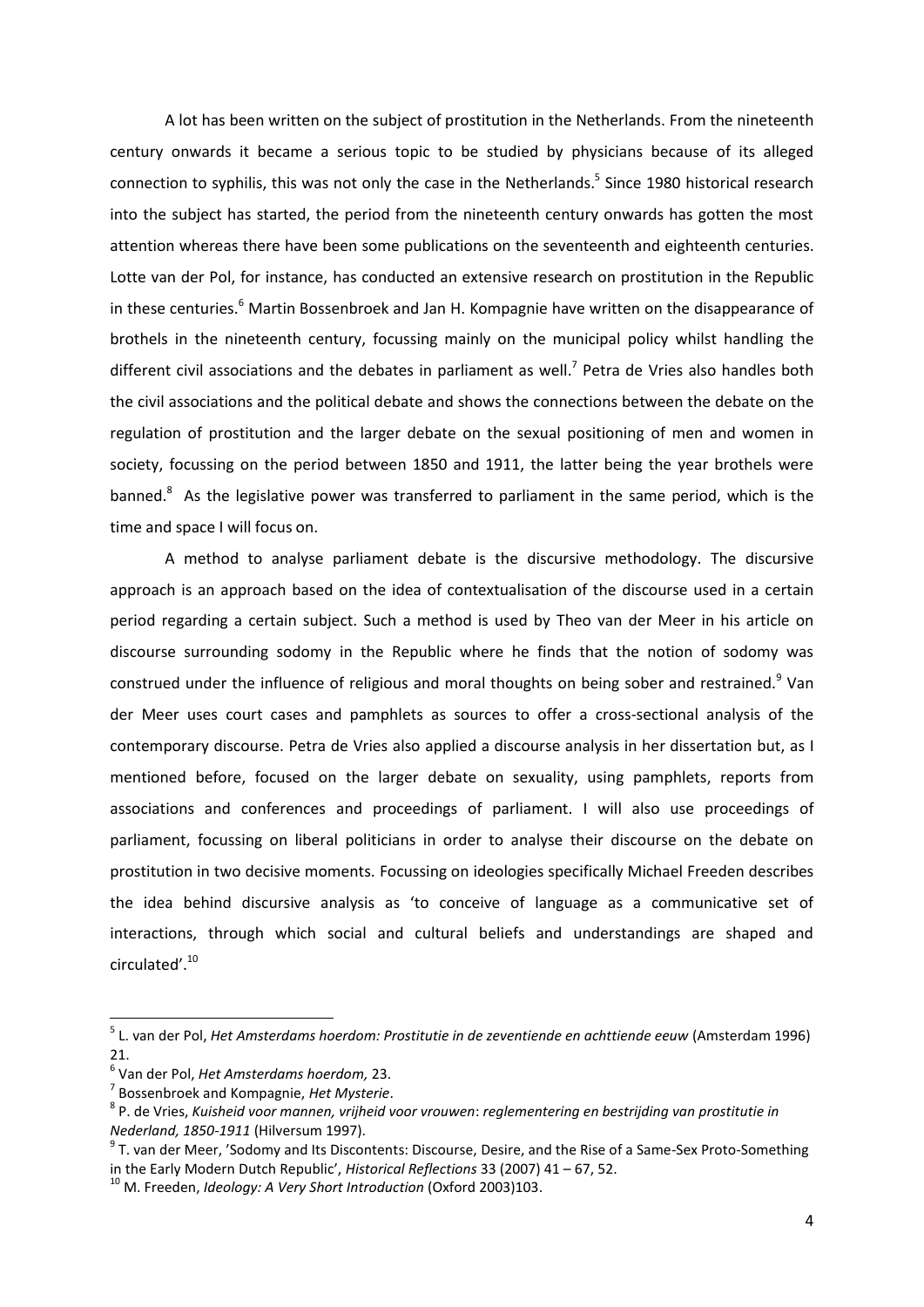In order to answer the research question I will start by giving a background on the nineteenth-century laws on prostitution in the Netherlands and an analysis of the public and political debate on those laws. This will be followed by a chapter on liberalism as an ideology. After that I will do a discursive analysis of the two proceedings of parliament, which report on two decisive debates on prostitution namely the debate in 1880 on the creation of a new Criminal Code and in 1911 when brothels were banned.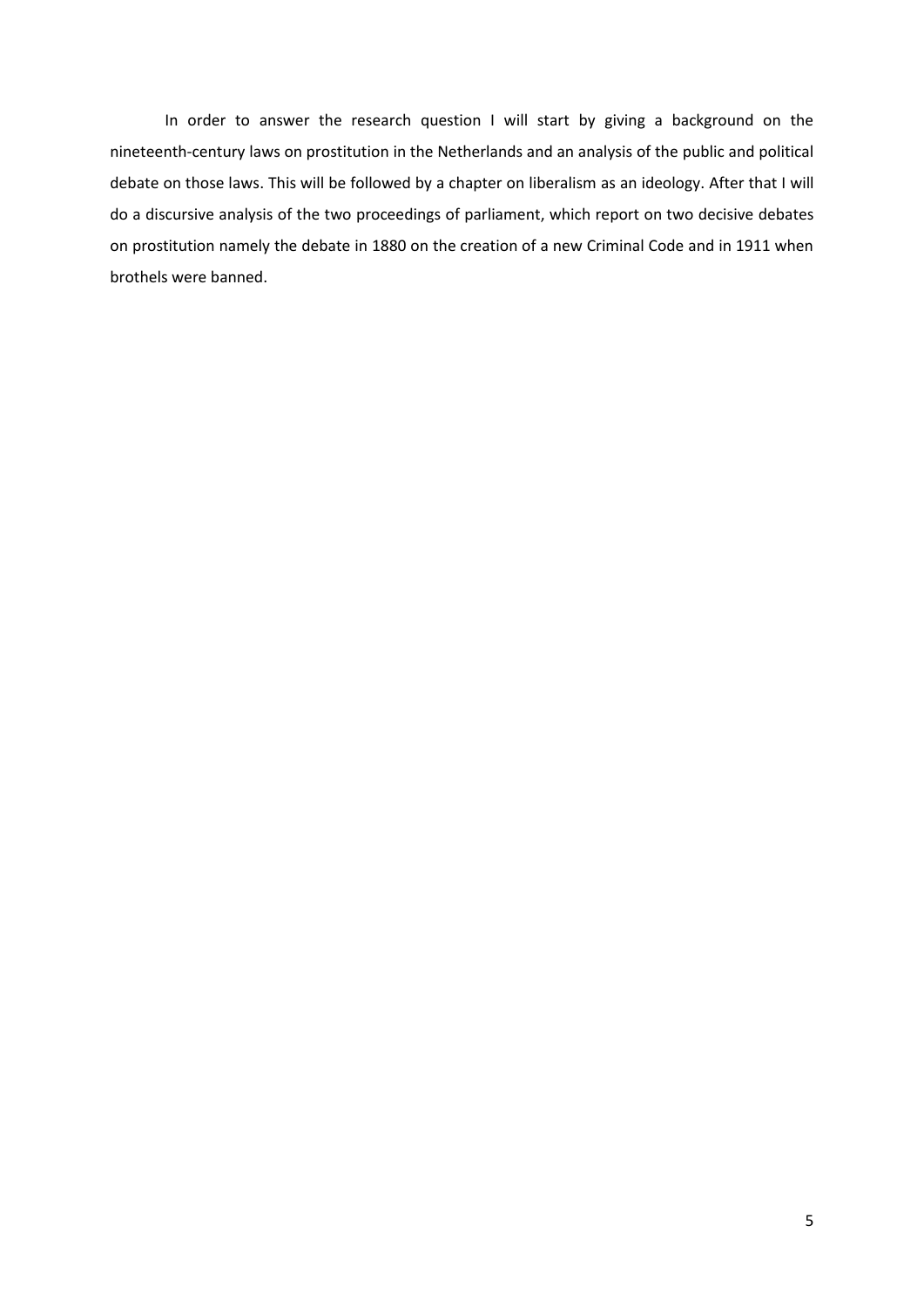## **1. Laws and Debate on Prostitution in the Nineteenth Century**

In the nineteenth century many changes took place in the Netherlands with regard to the legislation on prostitution. At the time of the incorporation of the Netherlands into the French Empire prostitution was legalized under certain conditions by Napoleon and his Penal Code. It would take about a century until legalization would be reversed, under the influence of a social and political debate. After analysing the influence of the Penal Code on prostitution in the Netherlands I will focus on these debates that took place in the period after the parliament gained legislative control in 1848 thereby offering a background in which the discourse analysis of the subsequent chapters will take place.

# **1.1 Laws on Prostitution**

### **Napoleon and the Penal Code**

"Ma vraie gloire n'est pas d'avoir gagné quarante batailles. Waterloo effacera le souvenir de tant de victoires. Ce que rien n'effacera, ce qui vivra éternellement, c'est mon Code civil."

 $~\sim$ Napoleon Bonaparte<sup>11</sup>

Napoleon made the above statement when he was in exile on the island of Saint Helena in 1815. He states that he will be remembered not mainly because of his military campaigns but because of the introduction of his legal code. This legal code, also known as the Napoleonic Code, had quite an impact on the vast territory that was under Napoleon's influence during his reign, including the Netherlands. One of the topics this Napoleonic Code, in particular the Penal Code, influenced was prostitution, which is the topic I will focus on. In 1811 prostitution was legalized by the Penal Code by means of article 334. This article also stated that the deed of matchmaking (*koppelarij*) under-aged women was regarded as a criminal offence. The precise regulations and their implementation were handed to the police, who created a system in which prostitutes were forced to be subject to examination by a police surgeon two times a week in order to be allowed to practice their profession.<sup>12</sup> It is noticeable that the Penal Code stated what was regarded legal or illegal, but did not say anything about the regulation or the implementation of the now legal act of prostitution. It seems obvious that the Code paved the way for this regulation which was apparently wanted by Napoleon. It is thought that the reason for Napoleon to legalize and regulate prostitution was

 $\overline{a}$ 

<sup>11</sup> J. Halpérin, 'L'histoire de la fabrication du code le code: Napoléon?', *Pouvoirs* 107 (2003/2004) 11-21, 11.

<sup>12</sup> Bossenbroek and Kompagnie, *Het Mysterie,* 32.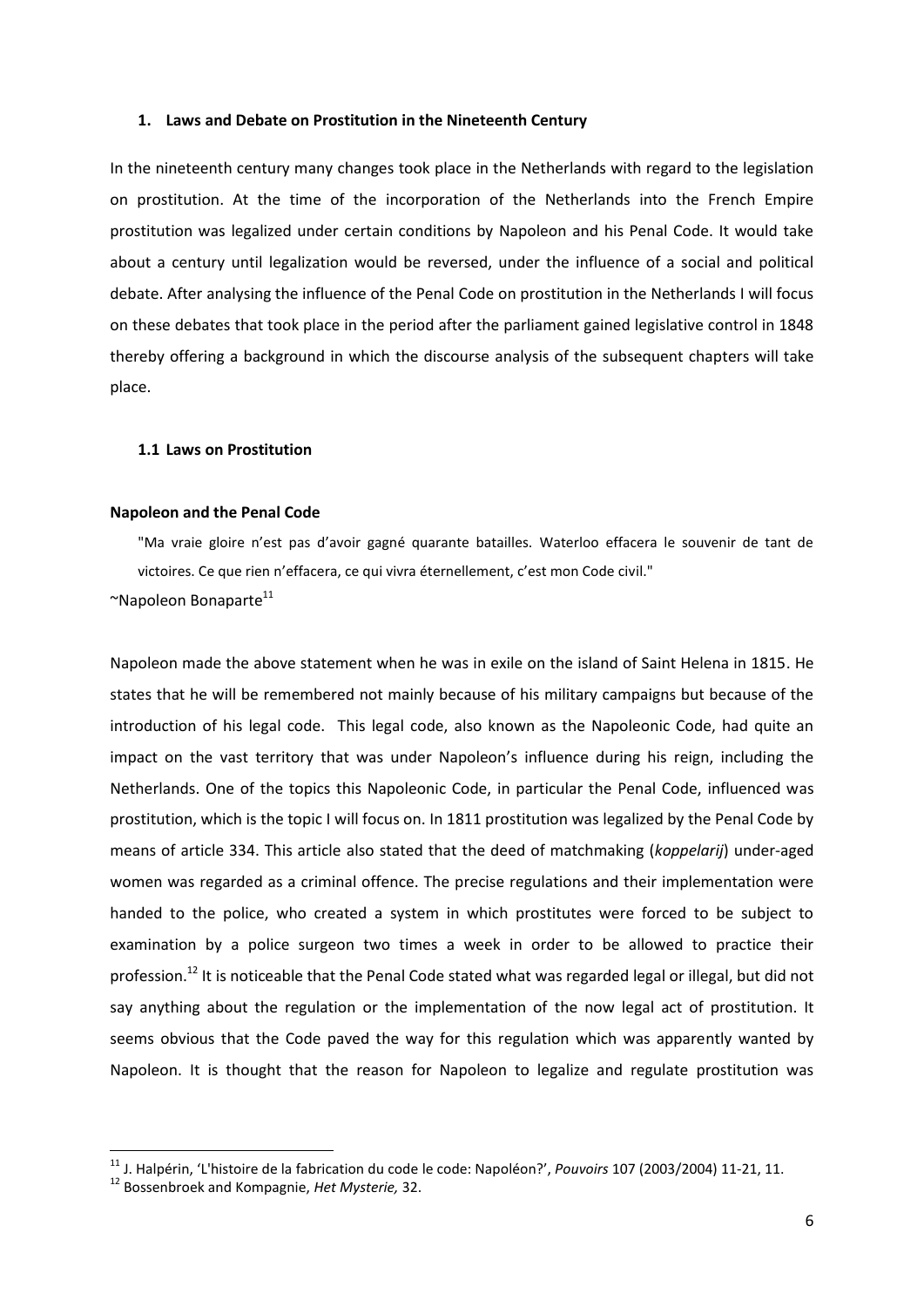because he wanted to keep his soldiers clean from venereal diseases.<sup>13</sup> On the other hand one could argue that legalizing and regulating prostitution is in accordance with the liberal ideology as it gives freedom to the prostitutes but protects the other citizens from possible insecurities coming from the freedom given to prostitutes. This does not mean that the pragmatic and ideological reasons behind the legalization exclude each other. In the next chapter I will elaborate more on liberalism itself.

When the French had left in 1813 the Netherlands were transformed into a kingdom under the legislative powers of William I and William II. Initially the Penal Code was maintained. Contrary to what many local officials had thought William I saw the advantage of regulated prostitution in relation to the welfare of his soldiers and he decided to continue this policy.<sup>14</sup> Besides this pragmatic view the continuation of the policy may also be contributed to a biological and liberal argument. Male sexuality was seen as in need of the option to have sex, this urge was not to be repressed but rather regulated.<sup>15</sup> It must be noted that in practice most local authorities have stalled, delayed and have protested against this policy from the central government for decades whilst carrying out their own local policy. Halfway the nineteenth century there was still no nationwide policy, Willem II also failed in his attempt to implement national policy.<sup>16</sup>

# **Thorbecke and the New Constitution**

In 1848 changes took place in the field of law making because of the new constitution written by, amongst others, Johan Thorbecke, who was a liberal politician and leader of the first cabinet formed after 1848.<sup>17</sup> Four issues were stipulated in this new constitution which would all have an impact in any way on the debate on prostitution after 1848. First of all it captured the freedom of press, assembly and association, secondly the secular state where church and state were separated, thirdly it handled electoral rights and finally it changed the position of the king.<sup>18</sup> These issues would have quite an impact on the way the debate on prostitution was held as we will see later in this chapter. A direct implication for the legislation on prostitution came from the Local Government Act of 1851, endorsed by Thorbecke. At the hands of this act local authorities were held responsible for regulating prostitution, guidelines were not given. A state commission was established to advise the Minister of Justice on national guidelines for regulation, but due to a rapid succession of different cabinets this did not lead to clear national regulation.<sup>19</sup> The different cities, with their newly obtained power

<sup>13</sup> De Vries, *Kuisheid voor mannen,* 24.

<sup>14</sup> Bossenbroek and Kompagnie, *Het Mysterie,* 33.

<sup>15</sup> J.C.J. Boutellier, 'Prostitution, criminal law and morality in the Netherlands' *Crime, Law and Social Change* 15 (1991) 201-211, 202.

<sup>16</sup> Bossenbroek and Kompagnie, *Het Mysterie* ,45.

<sup>17</sup> Aerts e.a*., Land van kleine gebaren*, 103.

 $18$  Ibidem, 103.

<sup>19</sup> Bossenbroek and Kompagnie, *Het Mysterie,* 58.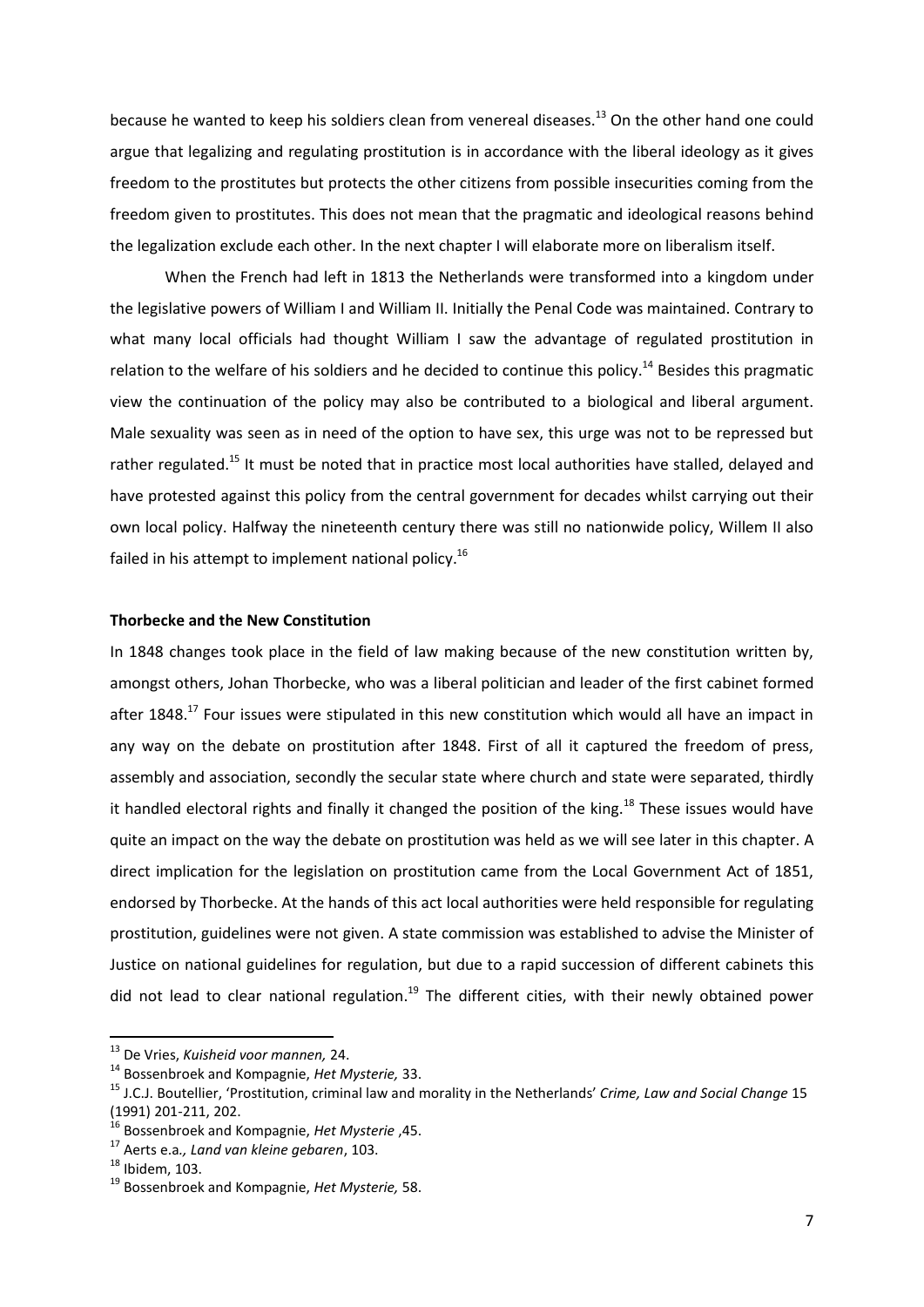thanks to the Local Government Act, were able to withstand the wishes of the national government and all made their own policy. In 1876, however, 34 municipalities, most of them medium-sized, had followed up on the official guidelines for regulation.<sup>20</sup> Amsterdam, Rotterdam and Utrecht refused to comply and regulate prostitution officially, but their policy was *de facto* the same as everywhere else.<sup>21</sup> The hygienists, on which I will elaborate more in chapter 1.2, had been successful in their calls for regulation, the factual implementation was performed nearly everywhere despite of the politicojuridical battle between local governments and the national government that it was surrounded by.

## **Ban on Brothels**

In the seventies of the eighteenth century the reverend Hendrik Pierson, as director of the Heldringinstitutes, had been taking in 'fallen women' for years. He did so out of his philanthropist beliefs and now started to spread his opinion on prostitution more publicly.<sup>22</sup> The timing was good because an impending change on criminal law, the Napoleonic Penal Code would be replaced by a new Criminal Code (Wetboek van Strafrecht) in 1886, led to debates starting in 1879. The final debate on prostitution led to what could be seen as a pyrrhic victory of the opponents of prostitution.<sup>23</sup> Some affairs were addressed in the new law. First of all adultery was noted as an offence, making it impossible for married men to go a prostitute, also the minimal age required to be a prostitute was raised from twenty-one to twenty-three and finally the brothel keeper was obligated to explain in the presence of the Mayor to new prostitutes what sort of work they would be doing. Although this seemed a victory, Pierson realized that this meant that the act of brothel keeping was legally listed in the new Criminal Code, thereby legalizing the brothel itself.<sup>24</sup> However in 1890 a Christian coalition was formed and the article was repealed.<sup>25</sup> From that moment the legal way was cleared and public pressure rose leading to the abolishment of brothels in town after town in the period between 1897 and 1904, culminating in a legal prohibition of brothels supported by an overwhelming majority in parliament in 1911.<sup>26</sup>

 $\overline{a}$ 

 $24$  Ibidem, 152.

<sup>&</sup>lt;sup>20</sup> Ibidem, 66

 $^{21}$  Ibid., 71.

<sup>22</sup> A Houkes and M. Janse, 'Foreign Examples as Eye Openers and Justification: The Transfer of the Anti-Corn Law League and the Anti-Prostitution Movement to the Netherlands', *European Review of History* 12 (2005) 321-344, 331.

<sup>23</sup> Bossenbroek and Kompagnie, *Het Mysterie,* 149.

<sup>25</sup> Ibid., 194.

<sup>26</sup> Ibid., 302.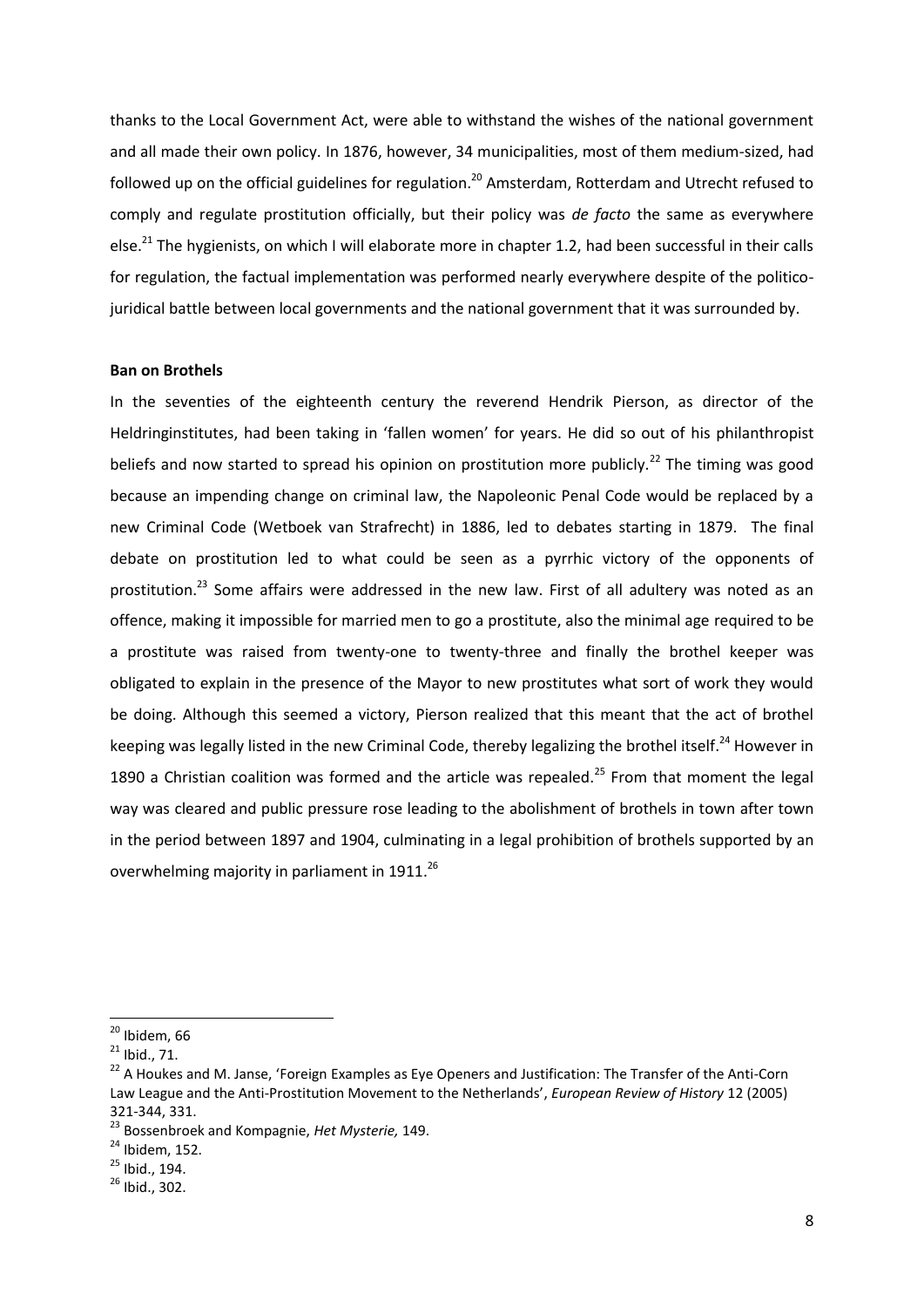### **1.2 The Debate and the Public**

As we have seen the new constitution of 1848 was in many ways determinative. Also the debate on prostitution was highly influenced by it. In the first decades after 1848 the constitution itself and the interpretation of it were the main subject of debate in parliament and the dividing line between the positions of liberals and conservatives. After 1870 the main subject of debate was more centred around certain issues such as the right to have religious education, social legislation and suffrage.<sup>27</sup> As we have seen the debate on prostitution was also fuelled in this period.

The parties who contributed to the debate on prostitution could be divided into two, the proponents and the opponents. The proponents (of regulation) relied on a mix of hygienist, liberal and biological ideas and were therefore called the hygienists. The medics, then scientifically and socially very influential, had united themselves in the *Nederlandsche Maatschappij tot bevordering*  der Geneeskunst (NMG), the Dutch Society for the Advancement of Medicine in 1849.<sup>28</sup> In the Local Government Act of 1851, as we have seen before, local authorities were held responsible for regulating prostitution. The goal was to serve the public order, morality and the health of the residents as well as the health of the soldiers. It was thought by the influential proponents that the choice was not to allow prostitution or not, as it would be there anyway, but whether to openly regulate it or let it be clandestine and unchecked.<sup>29</sup> At the end of the nineteenth century the medical consensus on regulation of prostitution disappeared. The hygienist would no longer play a role of significance in the public debate after the turn of the century.<sup>30</sup> The opponents of the regulation of prostitution were called the abolitionists and consisted of a mix of Christian puritans, feminists, a few socialists and later on even some medical specialists. $31$  The abolitionists had two main arguments against regulating prostitution. The first argument was that it was statistically proven that regulation had no influence on the spread of venereal diseases as only women were checked and not their male customers. The second argument was that both women and men should be morally obliged to control their sexual needs and that doing so would not compromise men's health. $32$ 

Not only the different parties were formed but other changes took place in the debate as well. The location and the means of the debate changed significantly. As we have seen before the constitution gave legislative powers to the parliament which, in combination with the freedom of

<sup>27</sup> Aerts e.a*., Land van kleine gebaren*, 99.

<sup>28</sup> Bossenbroek and Kompagnie, *Het Mysterie,* 153.

 $29$  Ibidem, 59.

<sup>30</sup> Ibid., 231.

 $31$  Boutellier, 'Prostitution, criminal law and morality in the Netherlands', 203.

<sup>&</sup>lt;sup>32</sup> P. de Vries, 'De ketenen van de blanke slavin en het belastbare inkomen van de sekswerkster: Honderd jaar feminisme en prostitutie in Nederland', *Eeuwige kwesties: honderd jaar vrouwen en recht in Nederland*, (Deventer 1999) 140-153, 145.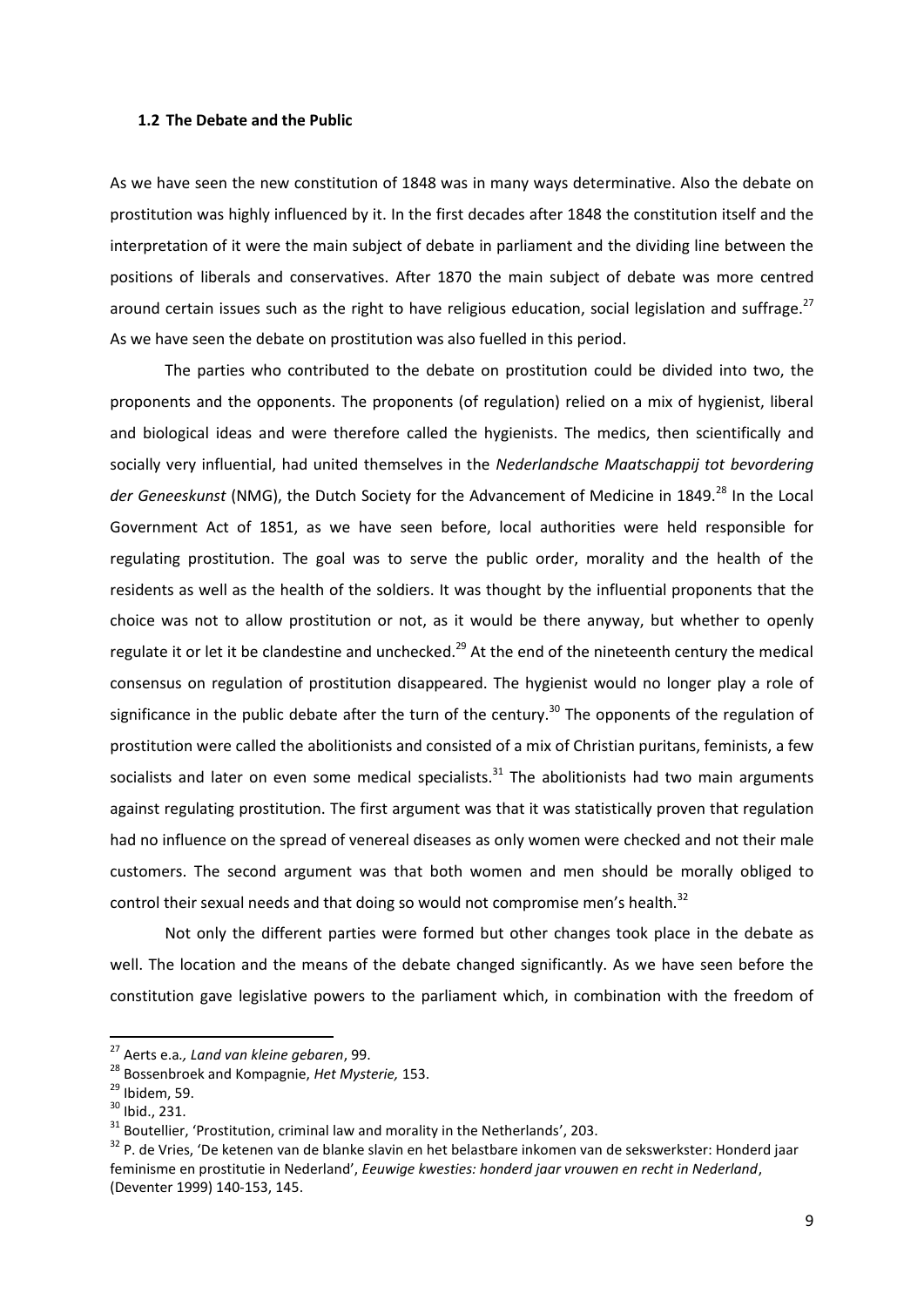press, made the debate more open than before. That the debate was more open than before is observed in the attempts of the abolitionists to influence public opinion and politicians directly through papers, pamphlets, brochures, public meetings and lectures.  $33$ 

Another constitutional right that influenced the debate was the freedom of assembly and association. A number of associations were founded in the second half of the nineteenth century that discussed certain women's issues. From 1870 several women's associations were founded to denounce the issue of women's rights diverging from labour to suffrage.<sup>34</sup> In 1879 the *Nederlandsche Vereeniging tegen de Prostitutie* (NVP), the Dutch Association against Prostitution, was founded by Hendrik Pierson.<sup>35</sup> A few years later, in 1884, the Nederlandsche Vrouwenbond tot Verhooging van het Zedelijk Bewustzijn (NVVZB), the Dutch Women's Union for Increasing the Moral Consciousness, was also founded.<sup>36</sup> These associations were founded in a Christian philanthropist spirits to support 'fallen women' on a local level in the first place. But they also meant to put political pressure on local and national scale.

The abolitionists succeeded in putting the issue on the political agenda resulting eventually in the ban on brothels in 1911. Annemarie Houkes and Maartje Janse argue that the idea of the politicizing of the philanthropist and Christian works of Pierson and the abolitionists was highly influenced by developments elsewhere in Europe.<sup>37</sup> It can be argued as well that due to the new constitution and the slowly growing number of eligible voters the political debate was held in a broader section of the population, therefore it did not only reach 'learned liberals' but also a large group of religious people used to viewing at issues from a moral standpoint. Both argumentations do not have to exclude each other of course.

In conclusion one can say that prostitution in the nineteenth century certainly was an important issue both socially and politically, especially because the debate took place against a background of political and social change. Pragmatic and hygienist views were brought to us by the French and honoured by both kings and the first liberal politicians, arguably still a small elitist ruling class. When the debate was brought into the parliament and influenced through new possibilities made possible by the constitution of 1848 Christian values and feminist morality entered the scene, resulting in the ban on brothels in 1911. It is interesting to notice that this ban was supported by a great majority in the parliament, thus including liberal politicians. Why did they change their minds?

 $\overline{a}$ 

<sup>&</sup>lt;sup>33</sup> Houkes and M. Janse, 'Foreign Examples as Eye Openers and Justification, 332.

<sup>34</sup> Aerts e.a*., Land van kleine gebaren*, 161.

<sup>35</sup> Bossenbroek and Kompagnie, *Het Mysterie,* 139.

<sup>36</sup> De Vries, *Kuisheid voor mannen,* 93.

<sup>&</sup>lt;sup>37</sup> Houkes and M. Janse, 'Foreign Examples as Eye Openers and Justification, 330.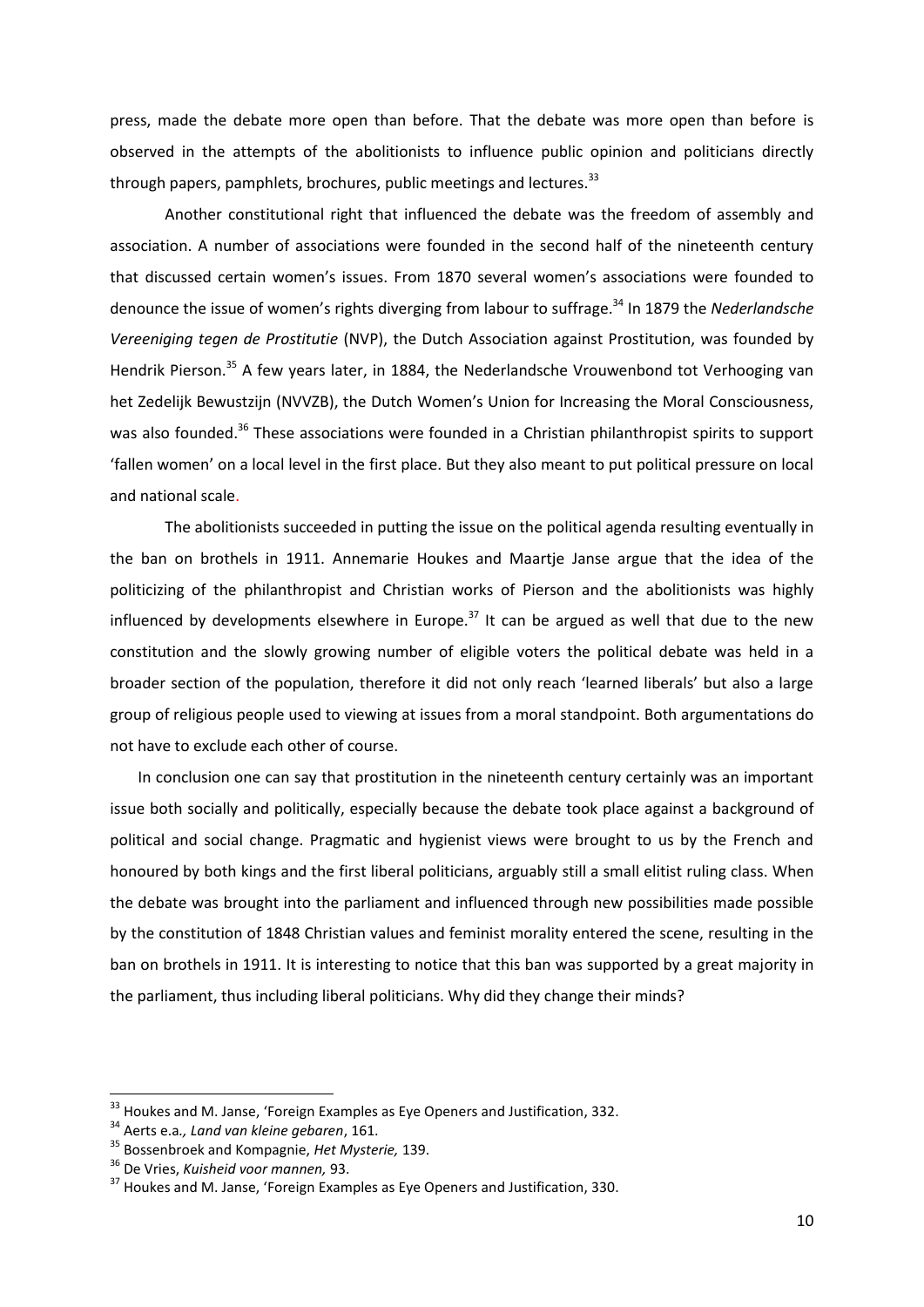## **2. The liberal ideology**

In order to do a discursive analysis in the following chapters it is needed to establish what the liberal ideology is and on what it is based, to know what we are looking for. The term ideology itself is multiinterpretable and needs to be specified before an analysis of the liberal ideology is possible.

### **2.1 Ideology**

Ideology is a word which is often used in different ways. Most people would agree that liberalism, socialism, feminism and multiculturalism are ideologies, but would agree that there are great differences between those 'isms' as well. And how should we define populism? A grand scientific debate is held on what is or is not an ideology. Different positions have been taken. Stemming from the positivist movement in nineteenth–century France, the term was coined by Antoine Destutt de Tracy with the aim of naming a tool which could be used to empirically study society. Later Marx would state that ideology was a tool of the ruling class in order to explain away contradictions of the material world.<sup>38</sup> The linguistic turn also influenced the debate on ideology. Because ideologies are based on language the discourse of an ideology can be seen as 'contingent norms of conduct and of thought, masquerading as normal and even universal rules of human interaction'.<sup>39</sup> The aim of the discursive analysis is to expose these norms of conduct and thought. In this case I will analyse to what extent these norms were structurally applied by the liberal politicians in the debate on prostitution.

In order to have some tools to work with, a pragmatic approach is needed in order to define the liberal ideology. In his introduction on political ideologies Andrew Heywood provides two useful tools for the study of ideologies.<sup>40</sup> The first tool is that there are three interlocking features common to an ideology, the first feature being a critique of the existing order based on a certain image of mankind. Secondly there is a vision or a goal, derived from that image of human nature. That goal should be accomplished by the third feature which consists of a theory of political change. The second tool is the idea to treat ideologies as Kuhnian paradigms, where ideology is seen as a changeable framework in which the through the use of political discourse the search for political knowledge takes place. This enables us to differentiate between classical and modern liberalism. Classical liberalism is a dominant in the nineteenth century; therefore the notions of classical liberalism and its varieties will be discussed hereafter.

<sup>38</sup> Freeden, *Ideology,* 5.

<sup>39</sup> Ibidem, 105.

<sup>&</sup>lt;sup>40</sup> A. Heywood, *Political Ideologies: An Introduction* (Basingstoke 1992) 13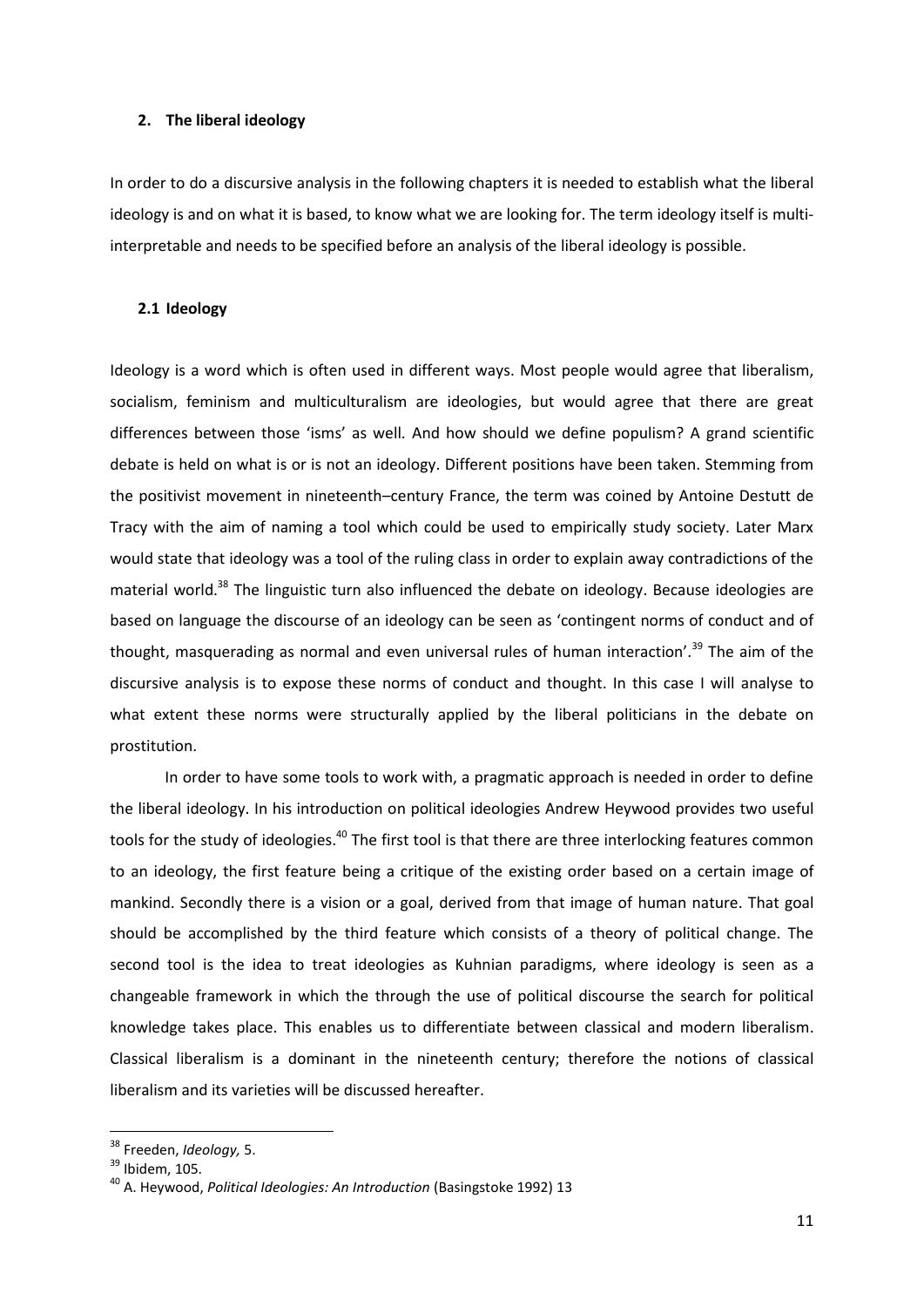## **2.2 Liberalism**

As we have seen before the liberal politicians changed their minds on the subject of prostitution in the second half of the nineteenth century as they first wanted. First I will discuss classical liberalism itself, using the three features of Heywood, before taking a closer look to the situation of the liberal politics in the Netherlands in the period between 1848 and 1911.

Classical liberalism can be framed within the three features described by Heywood. First of all there is the critique of the existing situation. Classical liberalism rooted in a situation where the *Ancien Regime* controlled the monarchical society in an absolute fashion, based on the doctrine of divine rights of kings. These divine rights were passed on to the heir of the king. This feudal notion was no longer in place in times of industrialization. Classical liberalism challenged this absolute power.<sup>41</sup> The liberal image of human nature was based on individuality and rationality, the influence of the Enlightenment is clearly visible.<sup>42</sup> The second feature, the vision of the liberals was based on freedom. They envisioned a society in which the government intervened only in order to protect the freedom of people against acts that derived from the freedom of other people. Such a society would flourish due to the rational nature of mankind, giving liberals a firm believe in continual progress.<sup>43</sup> It is important to notice that the perception of freedom in the nineteenth century was what we would now call negative freedom, which implies mainly that you are free of government interference or other kinds of constraints whereas positive freedom, contributed to modern liberals, consists of being facilitated to self-development.<sup>44</sup> The third feature, the theory of political change was manifested by a liberal state in which the power of the state over the individual was divided and constrained by means of democracy and a constitution.<sup>45</sup> If freedom would be a right, under certain conditions, the society made up of rational individuals could only become an ever-improving society. John Locke and Thomas Jefferson, both influential liberal thinkers of the seventeenth and eighteenth century, argued that a liberal society should be based on three natural rights, which were natural or God-given. These rights are inalienable and cannot be taken away. Both argued that life and liberty were two of those rights. On the third right they disagreed as Locke named property whereas Jefferson named the pursuit of happiness.<sup>46</sup>

<sup>41</sup> Heywood, *Political Ideologies,* 24.

 $42$  Ibidem, 27.

<sup>43</sup> Freeden, *Ideology*, 81.

<sup>44</sup> Heywood, *Political Ideologies,* 31.

<sup>45</sup> Ibidem, 34.

<sup>46</sup> Heywood, *Political Ideologies*, 46.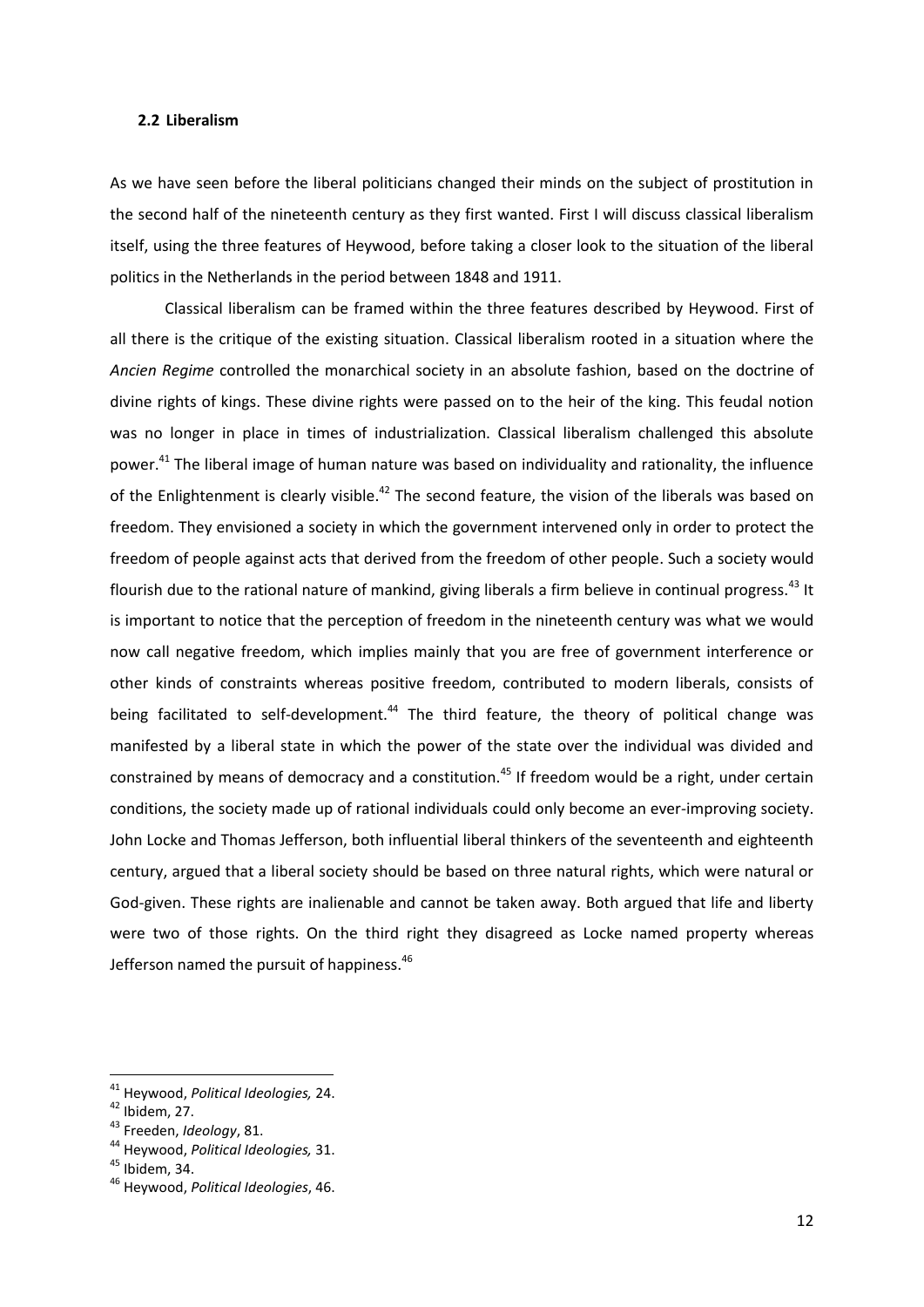### **Casus: Liberalism in the Netherlands, 1848 – 1911**

In 1848 the Netherlands became a constitutional monarchy, which it remained to this day. The following years, until 1870, would be devoted politically mainly to the elaboration and the implementation of the constitution of 1848 as we have seen before. The key writer of the constitution Thorbecke, a jurist and liberal, was mainly interested in state-structure. His constitution focused on the self-reliance and responsibility of civilians and aimed at the end of paternalism of the king and the oligarchy of administrators.<sup>47</sup> The freedom of civilians was protected and the doors were opened for the society to shift in the direction of a meritocracy. The state became even more secular, even though Thorbecke was a Lutheran Protestant, as it was before. This implied above all that the privileged position of the Dutch Reformed Church disappeared and that the Catholic Church was now allowed to appoint bishops. This led to the *Aprilbeweging* (April movement) in 1853, which was a Protestant protest against this freedom of religion.<sup>48</sup> Because of his uncompromising attitude as for instance on the religious question Thorbecke is seen as a doctrinaire liberal.<sup>49</sup>

In the years between 1860 and 1870 the liberal ideology was tested by the case of the colonies of the Netherlands. A number of liberals argued that in order to gain maximal prosperity from the colonies economic liberties should be granted. The minister of Colonies at the day agreed, Thorbecke did not and the minister had to step down.<sup>50</sup> A contradiction was shown because liberty apparently meant liberty for the Dutch Civilians, not the inhabitants of the colonies who weren't thought to be ready to own property and profit from certain economic freedoms. This standpoint seems pragmatic as it did not fit in the contemporary classical liberalist views we have seen before, but rather in a view of the White Men's Burden. Also the liberal notion of democracy in the 1860s seems quite ambivalent, Thorbecke himself argued that democracy was not to do what the voters wanted but to do what the voters should have wanted if they would do the right thing.<sup>51</sup> As we have seen before ideologies can change over time, as can paradigms. Apparently liberalism in the Netherlands was slowly drifting away from the former doctrinaire liberalism.

In the seventies of the nineteenth century Thorbecke passed away and schisms arose within liberalism due to different views on certain issues as education. The new left-wing liberals, led by Johannes Kappeyne van de Coppello, argued that the government should focus more on (state-) education as that was the key to progress.<sup>52</sup> This schism was also reflected in the liberal debate on

<sup>47</sup> J. Drentje, 'Thorbecke Revisited: De rol van het doctrinaire liberalism in de Nederlandse politiek', *BMGN – LCHR* 4 (2011) 3-28, 18.

<sup>48</sup> Aerts e.a*., Land van kleine gebaren*, 105.

<sup>&</sup>lt;sup>49</sup> H. te Velde, 'The Organization of Liberty: Dutch Liberalism as a Case of the History of European Constitutional Liberalism', *European Journal of Political Theory* 7 (2008) 65-79, 68.

<sup>50</sup> Aerts e.a*., Land van kleine gebaren*, 117.

<sup>51</sup> Te Velde, 'The Organization of Liberty', 67.

<sup>52</sup> Aerts e.a*., Land van kleine gebaren*, 120.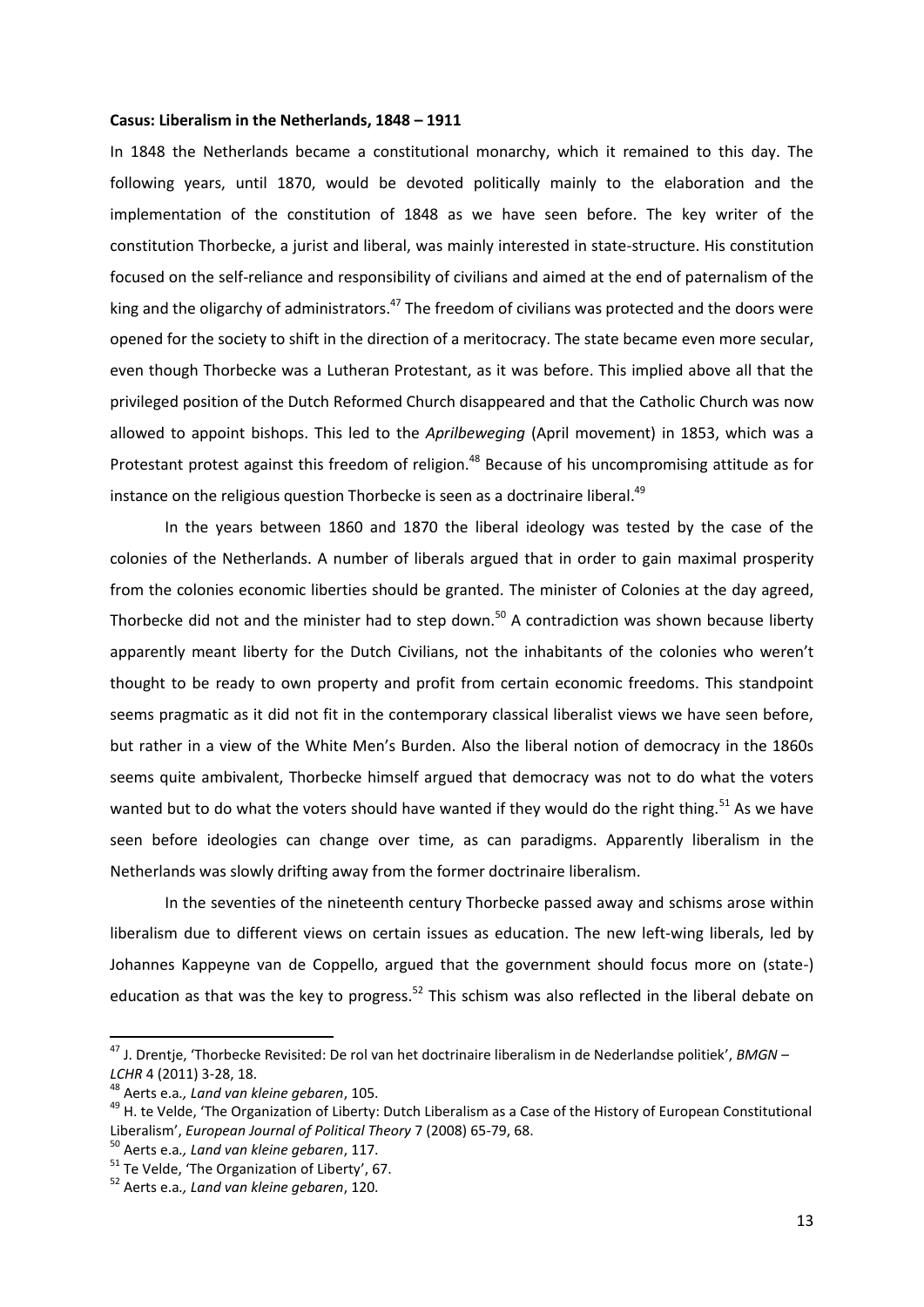democracy, as the left-wing liberals wanted extended suffrage combined with better education whereas the conservative liberals wanted to rely on a small elite group of financially and intellectually independent voters. It became clear that the left-wing liberals argued that state intervention was needed in order to create what they saw as the perfect liberal society.<sup>53</sup>

In the last two decades of the nineteenth century the liberals were divided even more due to the subjects of suffrage and social legislation. The new social liberalists, led by Johannes Tak van Poortvliet and Hendrik Goeman Borgesius, both members of parliament, went even further on these subjects. Tak van Poortvliet pleaded for practically universal male suffrage which led to new opposing political groups, who were no longer divided only between 'left' and 'right' but were now also divided between progressive and conservative wings.<sup>54</sup> Goeman Borgesius pleaded for social legislation based on statistical facts. He wanted to combat the social abuses which had arisen during the industrialization process, focusing mainly on the *personae miserables*, those who could not support themselves; infants and females. His conviction that the state should regulate certain areas of labour derived from pragmatic views and resulted in what we would now call a technocratic style, opposed to the moral standards of faith which where the basis of the confessional parties.<sup>55</sup>

 $53$  Te Velde, 'The Organization of Liberty', 69.

<sup>54</sup> Aerts e.a*., Land van kleine gebaren*, 151.

<sup>55</sup> Ibidem, 154.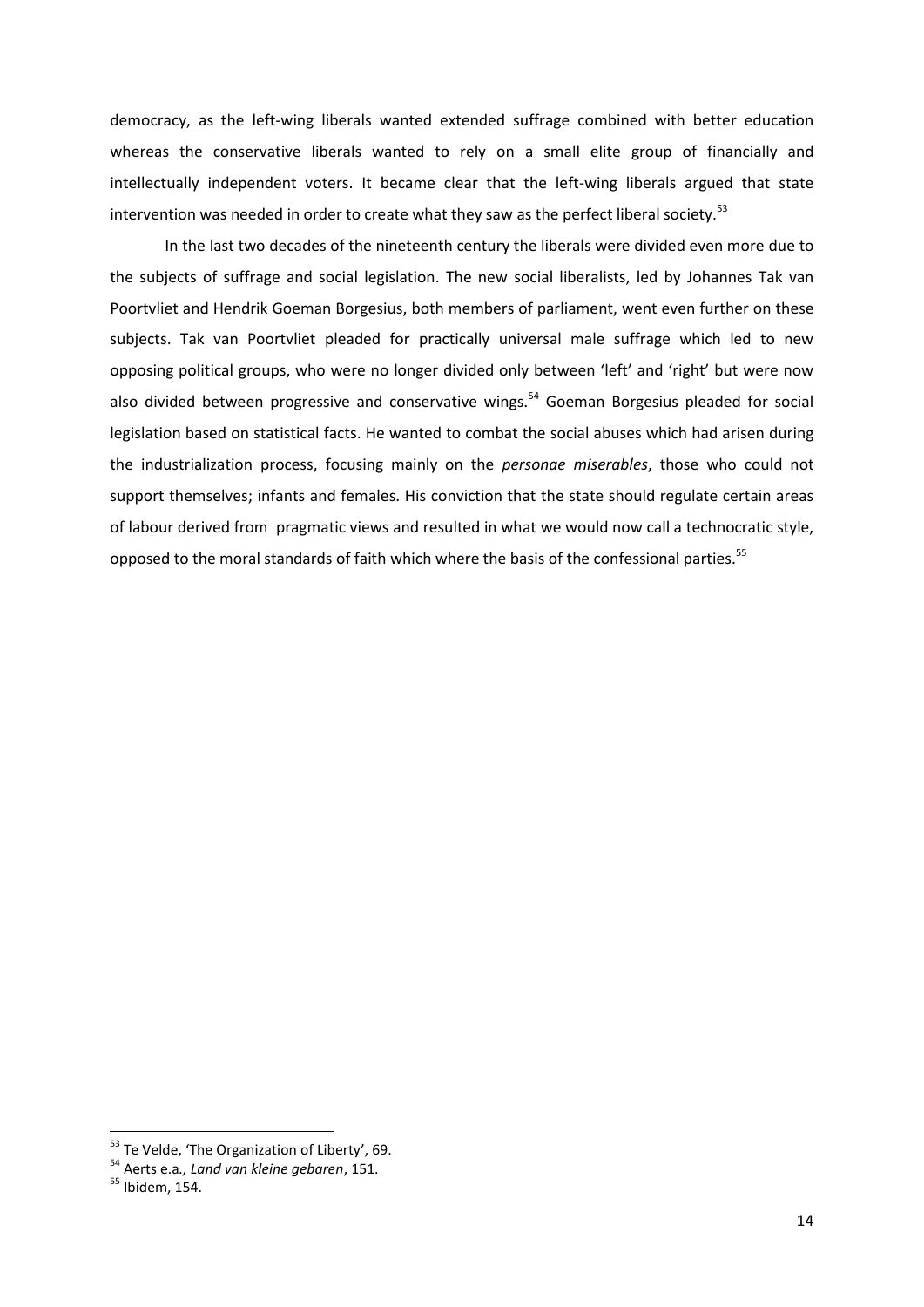#### **3. Discursive analysis**

Though the Netherlands got a new constitution in 1848 the Penal Code initially stayed in place. As we have seen the local authorities were held responsible for the regulation of prostitution. This led to a much decentralized policy on prostitution making it hard to analyse the used discourse as that would require an analysis of proceedings of all local authorities, which should be interpreted according to different local relationships and circumstances. Research done by Martin Bossenbroek and Jan Kompagnie learned that the hygienists were very successful in their quest to regulate prostitution.<sup>56</sup> In the period between 1848 and the 1880 the constitution matured through debate and the power relation between the national government and local authorities was contested and eventually settled over issues such as the regulation of prostitution.

#### **Debate on the New Criminal Code, 1880**

In the following period, the Napoleonic Penal Code was replaced by a Criminal Code. The discourse used in the debates on moral law in parliament in 1880 that preceded the eventual introduction of the Criminal Code lends itself well in order to understand the views of liberal politicians on moral issues like prostitution. First of all the debate on prostitution was centralized, as opposed to the debate in the preceding period. Also the liberal politicians were confronted with a new subject that needed legislation. The subject was new to the extent that this would be the first successful attempt since 1848 by the parliament to make national legislation concerning prostitution after a period in which the constitution itself was subject of political strife. These debates are also used by de Vries who focusses on how gender was manifested in the political discourse.<sup>57</sup> The use of these debates has limitations as is gives us an insight of the discourse used by a small elite group of politicians, instead of a cross sectional insight of opinions on prostitution of all liberals in the Netherlands. However, as the debates of the parliament in its role as a legislative body form the ultimate political arena of the Netherlands the discourse used there should largely reflect the discourse used in political debates elsewhere in the Netherlands. Also it has been argued that the main opponent in the debate, Alexander de Savornin Lohman, represented the NVP regarding its views on the subject which strengthens the idea that the underlying public debate was raised in parliament.<sup>58</sup>

The liberal politicians I will focus on are Samuel van Houten and Hendrik Goeman Borgesius, both seen as left-wing or social liberals. The debate was set in parliament and took place on the 2<sup>nd</sup> November 1880; the goal was to determine the Criminal Code which should replace the Napoleonic

<sup>56</sup> Bossenbroek and Kompagnie, *Het Mysterie,* 70.

<sup>57</sup> De Vries, *Kuisheid voor mannen,* 34.

<sup>58</sup> Bossenbroek and Kompagnie, *Het Mysterie,*, 151.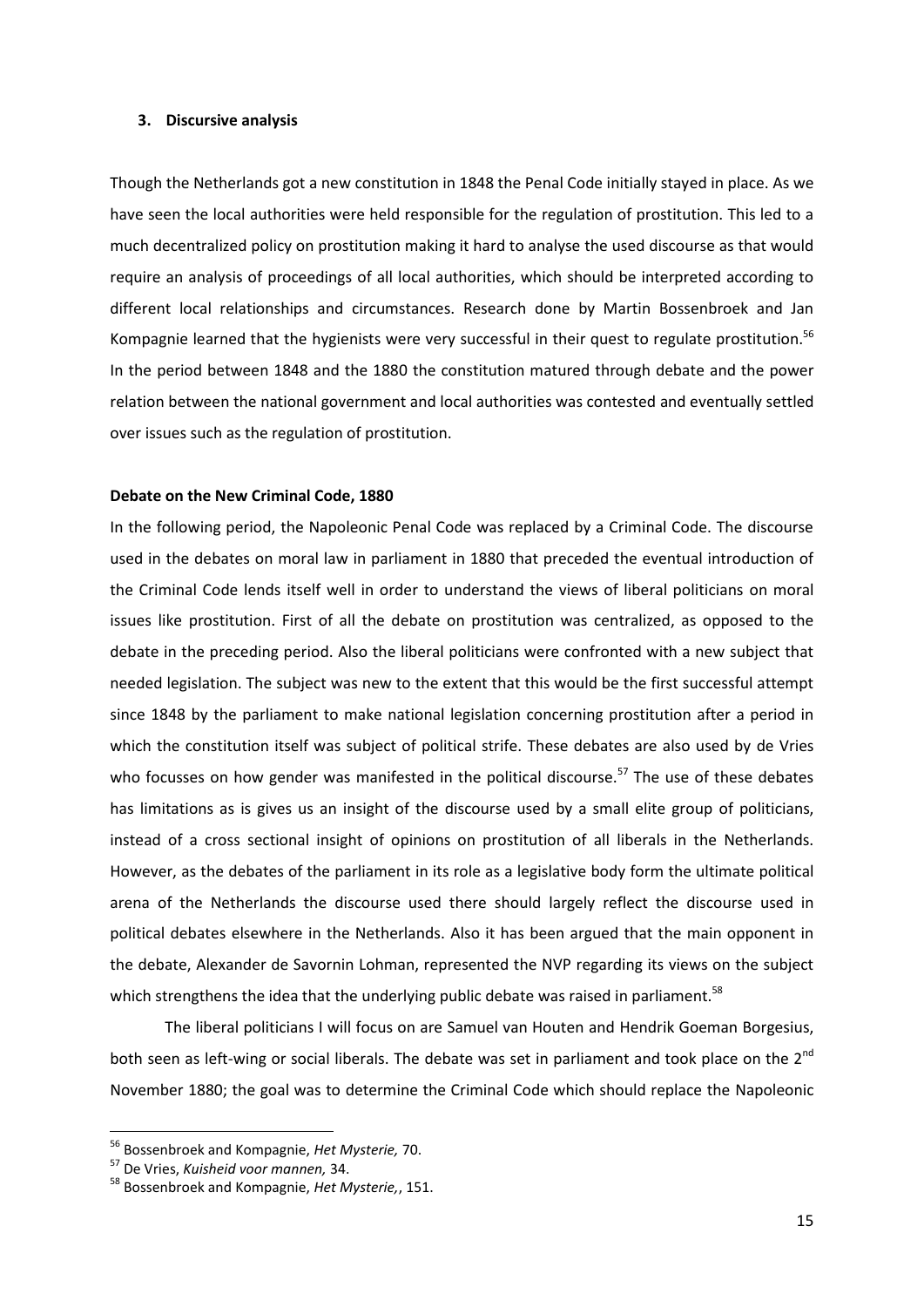Penal Code. The Minister of Justice was Anthony Modderman, a liberal politician who was known for his dissenting opinion in the field of moral issues compared to other liberal politicians.<sup>59</sup> The cabinet at that time was made up of a coalition of liberals and confessional conservatives. $^{60}$ 

Van Houten started the debate by clearly stating his position. He explained that it was the role of the parliament as legislator for the new Criminal Code to determine what was seen as criminal, and thus punishable, and that moral sides of issues were not to be dealt with. He attested that the Criminal Code should protect primarily the public order and secondly the freedom of the individual which should be protected from violence, threats of violence and dishonest subterfuges employed to gain unwanted behaviour. His position reflected in his remarks concerning the proposed article of law 250, which proposed to increase the minimum age for men to enter brothels and for women to work in brothels to 23. Concerning the visiting men he warned that the increase of age will result in an increase of hidden street prostitution. Regarding to the minimum age of prostitutes in brothels he remarked that he saw no reason, as legislator, to intervene to 'that which occurs in total freedom' in case of those of age. He added that the age of twenty-three was in his view too high and would sort a contra productive effect as the younger women would become prostitutes either way.<sup>61</sup> His liberal conceptions are clearly seen in his discourse; the Criminal Code should only intervene when someone was threatened or his freedom was at stake. Also the pragmatic notion that prostitution will not cease to exist when made illegal can be translated to the liberal idea of the role of the state. By banning brothels, prostitution would exist unchecked, disabling the state to fulfil its duties to protect civilians from prostitution. This is interesting as van Houten apparently deemed prostitution as a threat worth to be protected from. If he did not see it as a threat he would not mind whether it took place in a brothel or on the streets. That he did not only see prostitution as a threat for medical reasons but also on moral grounds is strengthened by the fact that he used words as 'luring' women into working in brothels and that even entering a brothel would not only raise 'blame' on a woman but would also 'threaten her future'.<sup>62</sup> Nevertheless, he refused to let his moral standings intervene with his idea of the Criminal Code that should function in the interest of protecting people from threats and he supposed that overt prostitution in brothels would give the legislator the best chance to do so.

Another liberal politician, Hendrik Goeman Borgesius, complemented van Houten in the debate. Goeman Borgesius pointed out, also in no uncertain terms, that street prostitution was the real danger in his opinion. He spoke of 'victims of prostitution' and 'ill reputed' girls who had the similar 'low position' as prostitutes in brothels and had a 'demoralizing influence'. The victims he

<sup>&</sup>lt;sup>59</sup> Ibidem, 150.

<sup>60</sup> Aerts e.a*., Land van kleine gebaren*, 376.

<sup>61</sup> *Handelingen*, II, 1880-1881, November 1880, p. 208.

 $62$  Ibidem, p. 209.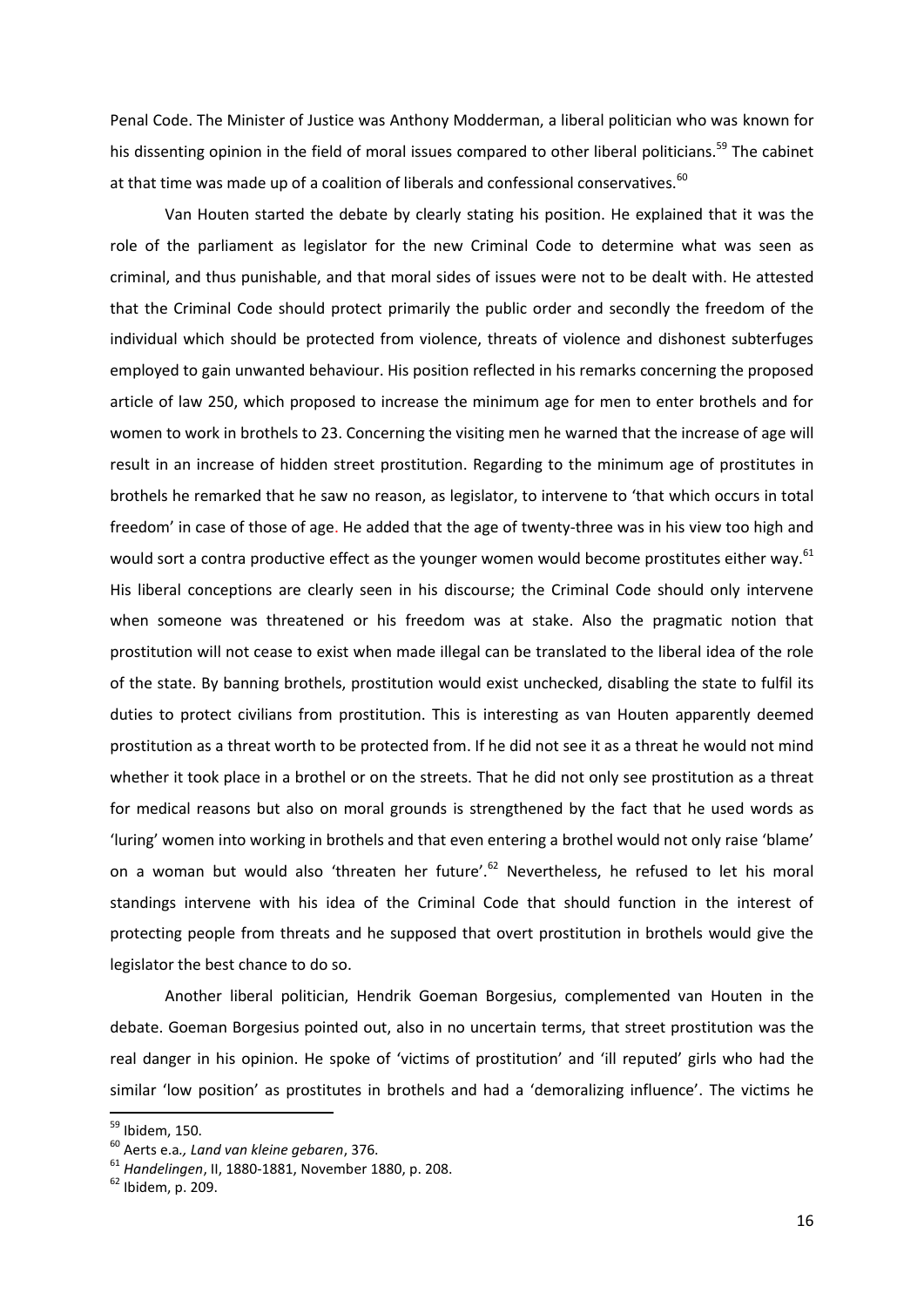spoke of were young men, mostly students who were 'plucked' and got 'physically and mentally ill'. Goeman Borgesius advocated controlled prostitution so 'at least some form of control was possible'.<sup>63</sup> Petra de Vries argues that this gives an insight into contemporary conceptions of sexuality as she notes that citizens in these debates on moral laws were suddenly split into men and women, which was deemed necessary because sexuality was coupled to gender and gender determined biological differences.<sup>64</sup> Looking at it from a pure ideological view it can also be noted that Goeman Borgesius strictly stuck to the liberal doctrine, as he apparently felt that the main reason to put an end to street prostitution was because it would protect young men of 'wretched' venereal diseases. He, indeed, spoke condescendingly about the prostitutes themselves but his solution was not to stop them in any way in their doings, but to let young men into brothels. For under-aged girls he made an exception; they should not be allowed into prostitution. Even though he did not believe banning them would sort an effect, he felt that sometimes 'forced protection' was in place.

It is striking to see that both van Houten and Goeman Borgesius stuck to the liberal ideology regarding to the setting up of the Criminal Code, though it is clearly noticeable that both politicians did not hide their moral judgement on the topic of prostitution. Still, they advocated a pragmatic approach aimed at protecting possible victims from venereal diseases instead of banning brothels.

## **Debate on the ban of brothels, 1911**

In 1911 the political landscape compared to 1880 had changed, and not in the favour of the liberals who had lost their majority in parliament. The Minister of Justice Regout had proposed two articles, 250bis and 250ter as part of the '*Bestrijding der zedeloosheid' (*combating of immorality), based on Christian values. The combat was used as a pretext to interfere, where possible, in the public life.<sup>65</sup> This took place under a confessional cabinet which combined the protestant and catholic confessional parties.<sup>66</sup> The article 250bis entailed the criminalization of the act of brothel keeping while the article 250ter involved *de facto* that the act of *koppelarij*, matchmaking, was seen as trafficking and therefore also criminalized. The articles passed on the second of March of 1911 with ease without a head count being necessary.<sup>67</sup> The liberals who were involved in the debate were Willem Treub, of the left wing liberal party *Vrijzinnig-Democratische Bond* (VDB), the Liberal-Democratic League and Gerard van Hamel of the progressive *Liberale Unie* (LU), the Liberal Union.

On the twenty-first of February Willem Treub joins the debate, mostly about legal vocabulary until then, with a plea in which he says that he will agree on the articles but he sees some juridical

 $\overline{a}$ 

<sup>&</sup>lt;sup>63</sup> Ibidem, p. 213.

<sup>64</sup> De Vries, *Kuisheid voor mannen,* 33.

<sup>65</sup> De Vries, *Kuisheid voor mannen,* 261.

<sup>66</sup> Aerts e.a*., Land van kleine gebaren*, 376.

<sup>67</sup> *Handelingen*, II, 1910-1911, Maart 1911, p. 1581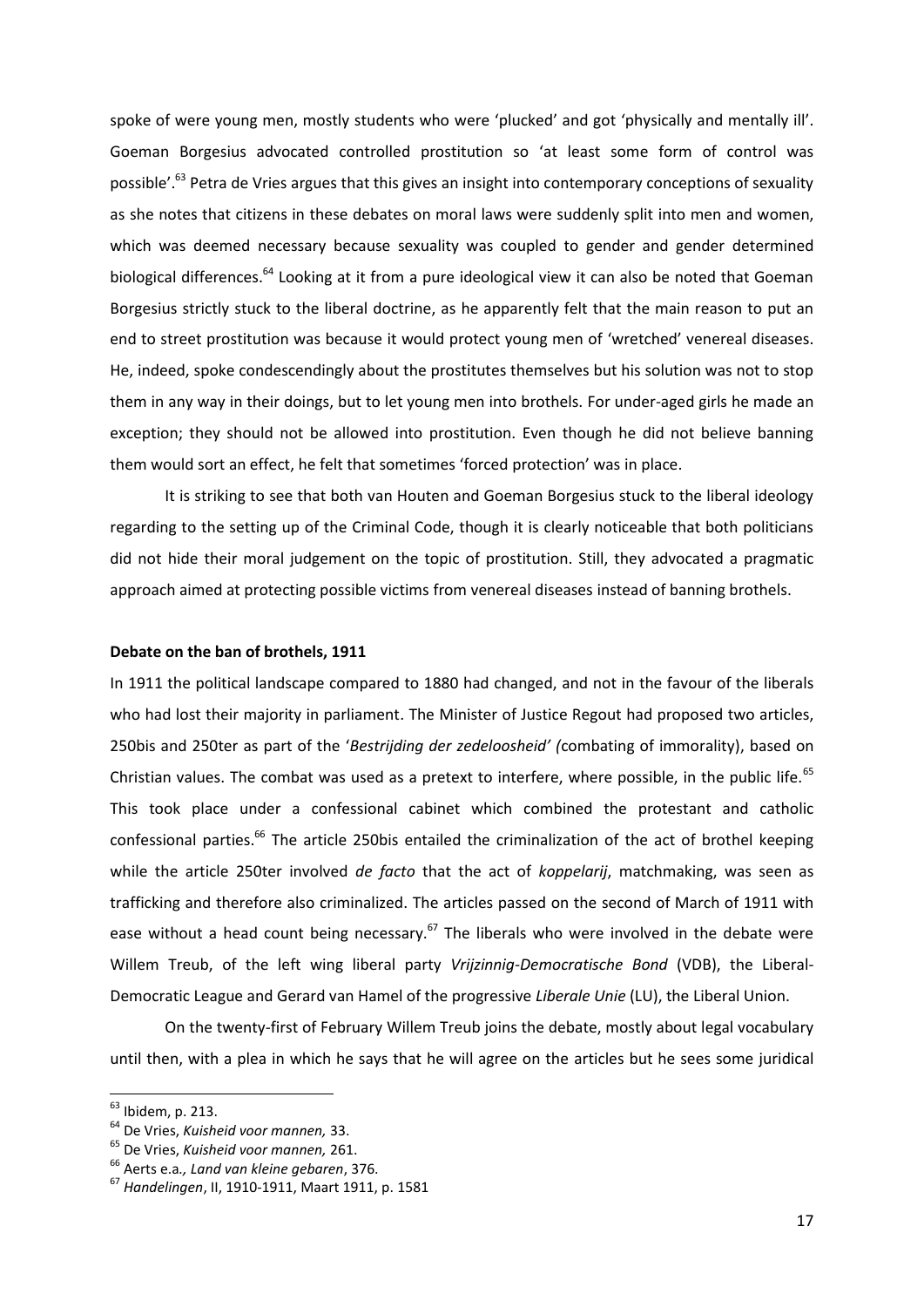difficulties ahead. On the general idea of the combating of immorality he argued, referring to the earlier mentioned van Houten and his plea of 1880, that 'the determination of what is moral or immoral is depending on subjective views' therefore 'the state should make do with what is the least required and perform with caution'. Although he does not agree he accepts that this is the 'spirit in which the laws will be made'.<sup>68</sup> Here his liberal thoughts are obviously seen, the reference to van Houten strengthens this. Treub also was of the opinion that the state should not decide what is morally accepted or not. He did, however, approve of the ban on brothels. Though he stated that this article 'might make it look like prostitution would disappear but that the only effect it would sort was the disabling of one variation of prostitution'. Still, he approved because 'this variation of prostitution is the worst kind, especially for women, because it is accompanied with deprivation of liberties'. This deprivation was caused by the debt the prostitute had to make and pay back to the brothel keeper and also implied coerced unnatural lechery.<sup>69</sup> This is remarkable because in the debate in 1880 the liberals also stated that a ban on brothels would not solve prostitution but that, even though it was immoral, prostitution should be in brothels in order for the government to protect the 'victims of prostitution' from the threat of prostitution properly. Now the liberal views are also applied, but on another person; the prostitute. She is seen as the victim now, as she is bereft of her freedom by the brothel keeper, who is the perpetrator, and thus in need of protection by the state according to liberal views.

Gerard van Hamel, member of the Liberal Union, also criticised the proposed article. He argued that the goal of the article was to 'combat immorality' and not to 'punish immorality'. Therefore he preached a 'moderate attitude' of the state on the subject.<sup>70</sup> He obviously implies here that the punishment of certain deeds would not necessarily mean that they are combated. This corresponds to the earlier seen and ever-present pragmatic views of liberals. He continued by reminding everyone that their task was not to 'question what was morally disapproved of' but only 'whether one may put a certain ban in the Criminal Code'. Here he also took a liberal standpoint in accordance with the contemporary views on freedom, being in the first place free of state intervention.

Van Hamel gave two reasons why he thought moderation on the matter was needed. First of all he argued that 'the terrain of sexual morals explicitly handles the passion which is the life force of the entire organic world' and that 'this passion is innate for reasons of the continued existence of life on earth' and therefore it should be taken into account that it is a 'salutary and inconsumable element of life against which one cannot act as one would do in case of other human passion or

<sup>68</sup> *Handelingen*, II, 1910-1911, Februari 1911, 1446.

<sup>69</sup> De Vries, *Kuisheid voor mannen,* 262.

<sup>70</sup> *Handelingen*, II, 1910-1911, Februari 1911, 1452.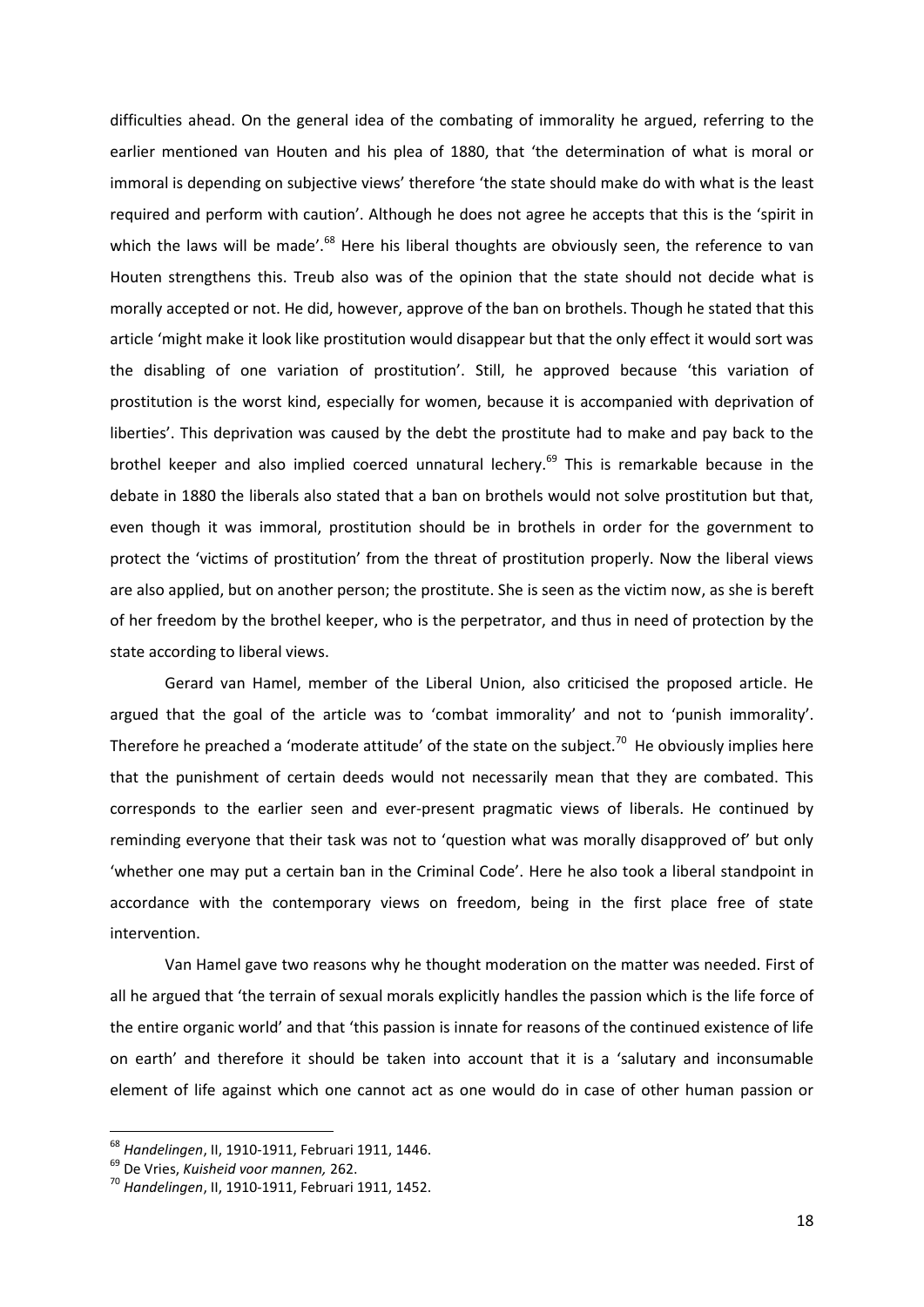characteristic'.<sup>71</sup> This is striking because he actually addressed the debate on the morality of prostitution itself and its legal implications, something his liberal predecessors barely did. The notion that it is inconsumable is not new; we have seen that in the debate before. But that the passion that supposedly leads to prostitution is 'salutary' and an 'element of life' certainly is a novelty. Also the notion that the passion is 'innate' according to van Hamel is of significance regarding van Hamel's views on humanity. As we have seen before other liberals in the debate usually agreed on the notion that prostitution, and thus brothel keeping, was immoral but nevertheless they opted for no or minimal intervention from the state because of the liberal political ideas we have seen in chapter two. But the liberal view of humanity, also noted in chapter two, is based on individualism and rationality, the role of the state is to protect natural rights. The fact that it is in van Hamel's view an innate passion for reasons of the continued existence of life refers to those natural rights, of which life is the first and foremost. Pursuing these rights corresponds to the notion of atomistic individualism where all people are egoistical and self-seeking. This does not appear to be rational as it is called 'innate' but if you accept the natural or God-given rights such behaviour is indeed rational as it is the survival of 'your' life (by propagation) that is pursued. Therefore the visiting man is not to blame, let alone punished. The second reason van Hamel gave for a moderate stance of the government is that he thought that 'the great battle against the excesses of passion should go out from the great spiritual cultural powers' by which he intended 'the church, the clergy, schools, physicians and unions'.<sup>72</sup> He preferred mutual checks over police intervention as that had great influence on the private life of people.

Nonetheless he ended his plea by giving his vote to the article that would ban brothels. He argued that 'the sexual life is private and should be checked by the cultural powers' but 'taking action against unnecessary and parasitic businesses, those who make profits of the sexual life of others can be needed provided that this action combats the form of prostitution that brings forth slavery and repression for the woman'.<sup>73</sup> Here he goes along with Treub, choosing the side of women as the ones in need of protection. The fact that he uses 'unnecessary' when describing brothels contradicts the earlier liberal policy of regulation.

We have seen that both van Hamel and Treub agree on the ban on brothels arguing that the state thereby protects the women, who are now seen as victims of trafficking and as being bereft of their freedom. Politically speaking they maintain the liberal notion that the state should protect people from other people who try to take advantage of them. Van Hamel distinguishes between normal prostitution of which he approves because of the idea of natural rights and therefore should

<sup>71</sup> Ibidem*,* 1452.

<sup>72</sup> *Handelingen*, II, 1910-1911, Februari 1911, 1452.

 $<sup>73</sup>$  Ibidem, 1453.</sup>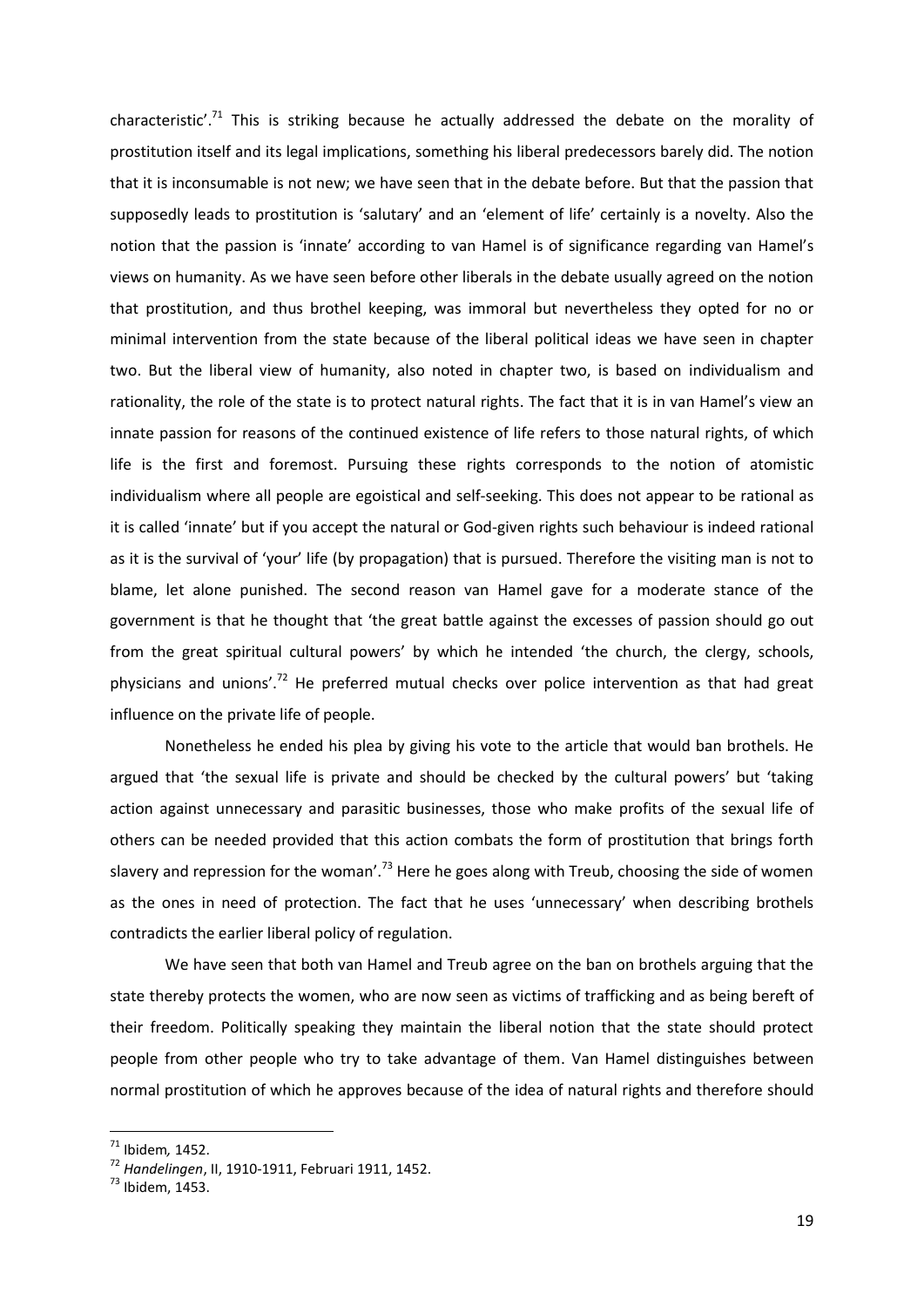be spared of legislation, and prostitution that involves abuse against which should be acted by the government. This abuse was in his view the profiting of prostitution and therefore inherent to the brothel.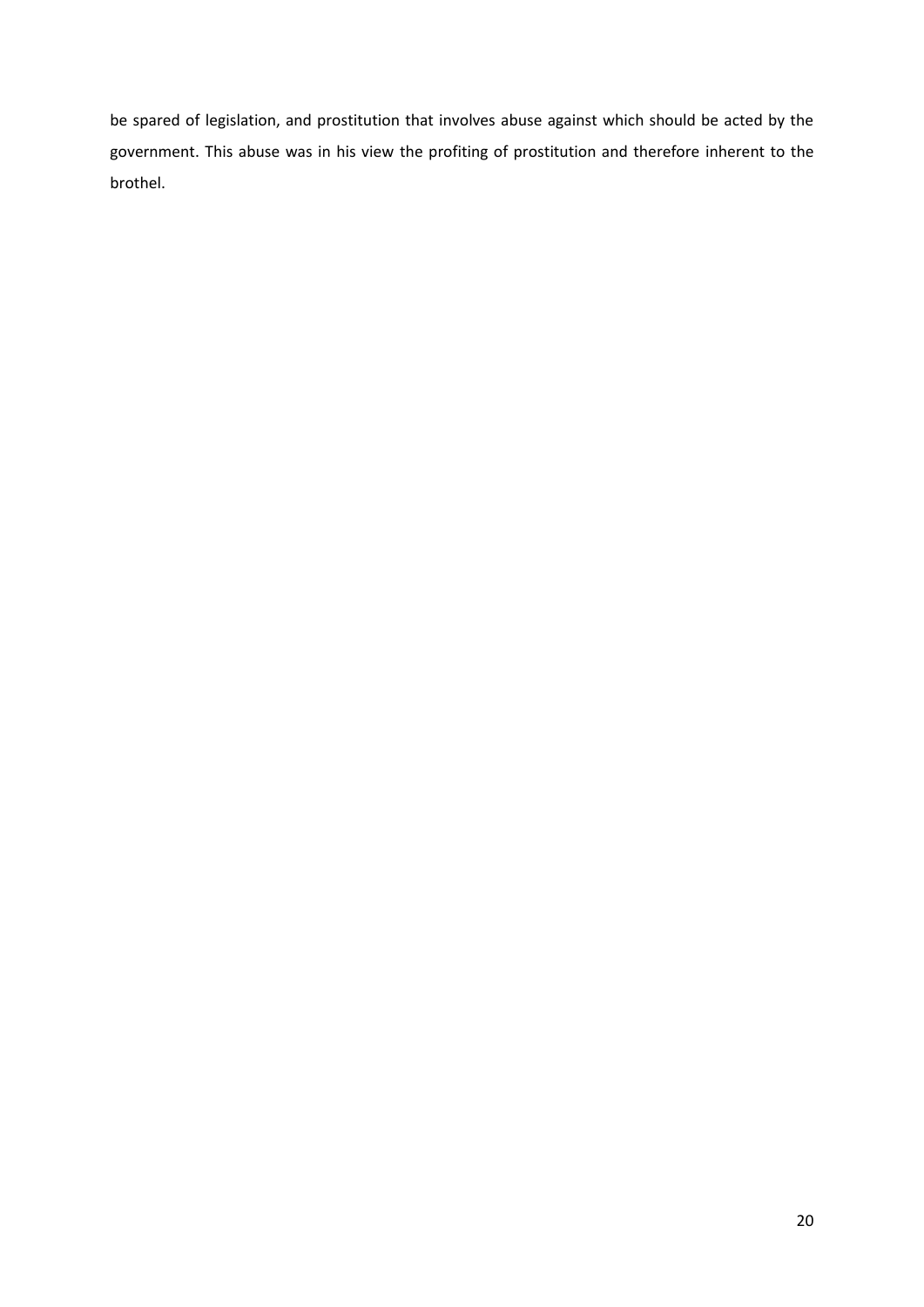### **4. Conclusion**

As we have seen the nineteenth century brought about changes in the fields of law, politics and prostitution. The legislative powers were transferred from Napoleon to the kings of the *Ancien Regime* who ultimately gave the power, under international and national public pressure, to a parliament in 1848 and a new constitution was put in place. Regarding to legislation on prostitution there was no uniform national policy. In these first years after 1848 the constitution itself was mainly the topic of the debate. Since the 1870s the public, sometimes grouped into increasingly influential associations, had been more and more involved into political debates surrounding moral issues. In order to create a new Criminal Code all moral issues had to be questioned in parliament. The time was ripe for the political arena, after a period of maturing, to make statements on these issues. How did the liberals manage?

The liberal ideology can be treated as a scientific paradigm, which has the ability to change over time. I have determined three handles which can be used to analyse an ideology. First there is a view of humanity. From this view a critique of the contemporary society is made together with an ideal situation. In order to achieve that ideal situation a theory of change is required. In chapter two we have seen how the contemporary liberal political views, the theory of political change, were based on a firm trust in the rationality of the individual. The political system only had to intervene when expressions of freedoms of individuals crossed each other and natural rights had to be guarded. But what if you, as a liberal lawmaker, personally condemned certain behaviour? It seems that a true liberal was not able to truly condemn personal behaviour in the first place. After all, how would that correspond with liberal views on humanity? But as we have seen a change took place in the liberal voting behaviour on prostitution in the period between 1880 and 1911. The discursive analysis I have done exposes the norms of conduct and thought that underlie the ideology of liberalism. A comparison can be made.

In the debates in 1880 we have seen van Houten and Borgesius Goeman who morally disapproved of all types of prostitution but nevertheless kept to the liberal notion that 'victims' needed to be protected from perpetrators legally. Here the victims were the, mostly young, men who visited the prostitute. The prostitute was the perpetrator whose actions were looked down on morally but were not seen as prosecutable. The brothel was a way for the government to implement checks on the prostitutes in order to protect the men as good as possible keeping them healthy.

In 1911 however, that same brothel was banned and the liberals of the time agreed, as did nearly all members of parliament. A head count was not needed to accept the article that would ban brothels. This time the liberals, represented by Treub and van Hamel, did not look down morally on the prostitute and her actions. She was seen as the victim in the context of the brothel. Also the men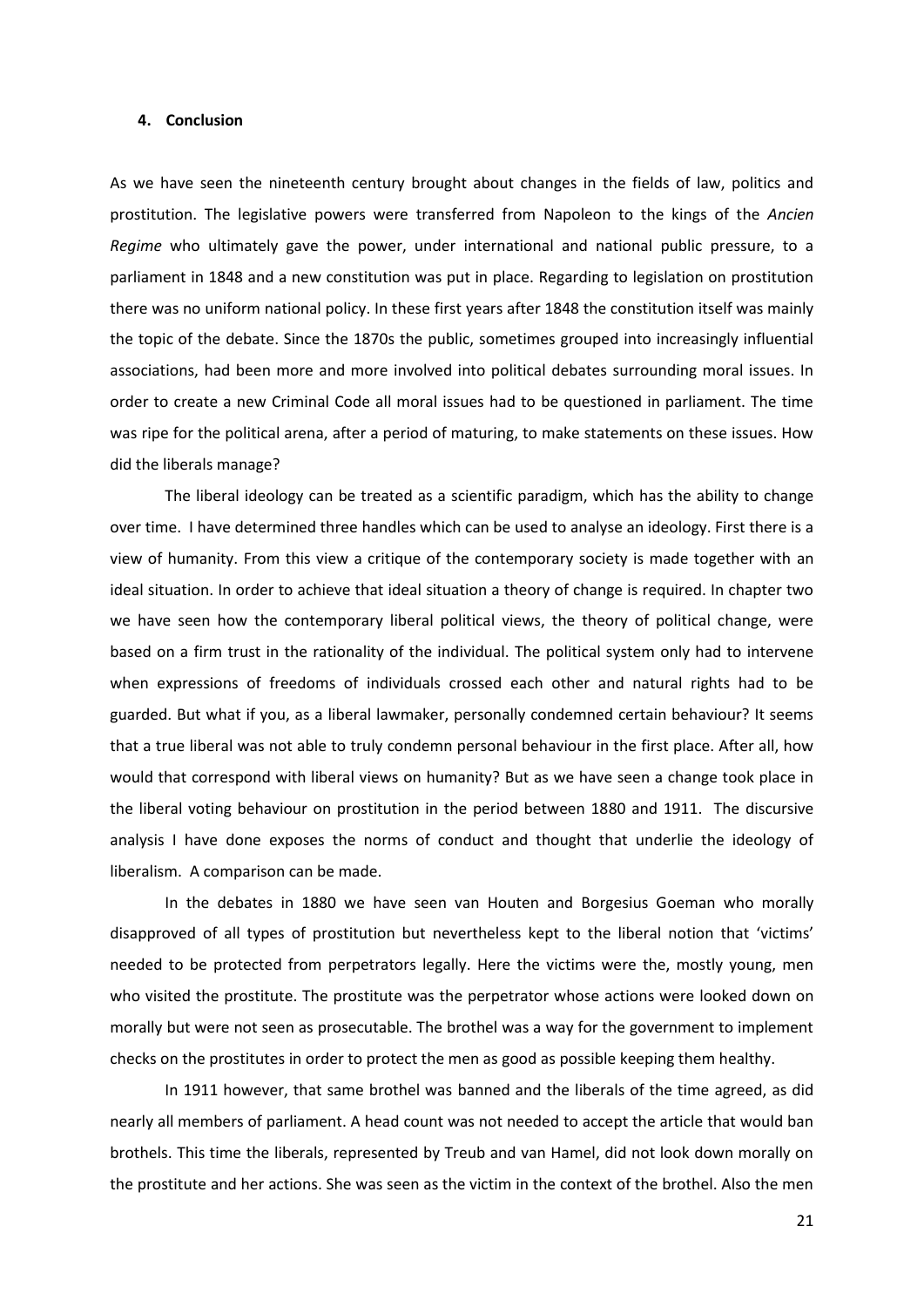who visited the prostitutes were, except for some excesses, not morally condemned. Van Hamel even argued that the passions that led to prostitution were an inalienable part of human nature and therefore should be approached reluctantly by the legislating state. His plea for reluctance seemed to be in the spirit of the parliament and its majority of confessionals that he spoke to as he also named the passion salutary. In other words, the act of prostitution was not at all morally condemned. Still both liberals agreed that the brothel should be banned arguing that the affairs of brothel keeping inherently included slavery and deprivation of freedom. Also profiting of the sexual life of others, indeed a natural right, was by definition not to be allowed. Even more, a brothel was deemed unnecessary; another way of saying that prostitution itself was no problem. The prostitute needed protection from brothels.

We have seen that changes took place on what was morally and legally accepted by liberals and what was not. The prostitutes went from perpetrator to victim whereas the male visitors went from victim to men who by virtue of their natural rights should be allowed to go to the prostitutes. Petra de Vries argues that 'the first feminist wave had successfully changed the image of women from frivolous, seductive and unreliable to women as victims of male sexual lusts'.<sup>74</sup> Though that mav be true looking at the whole parliament, dominated by a confessional majority, it is not necessarily true as to liberals. They saw women indeed as victims, but not of male sexual lusts. Instead they saw women as victims of the brothel keepers. How can this be explained on part of the liberals? To go back to the three handles that make up an ideology we can conclude that liberals have based their policy in both 1880 and 1911 on defending individual freedom. The trust in human rationality can be seen as a constant factor. So we can conclude that the basis of their ideology, their view on humanity, did not change. The same is true for their vision of the liberal state and the theory of political change. Liberals continued to strive for a state that would defend the freedoms and did so by minimizing legislation where possible. So what did change? In 1880 the legal argument regarding brothels was based on the threat of venereal diseases, the individual had to be protected. In 1911 however, that argument was overruled by the argument that brothels were guilty of trafficking and profiting of the sexual lives of others. The result of the liberal weighing of these arguments changed between 1880 and 1911. As the act of brothel keeping itself had not changed the origin of the change of liberal discourse had to lie in the absence of the threat of venereal diseases, preached by the hygienists, as well as the emphasis in the political and public debate that shifted to the rights of women. The liberal ideology had not changed in its basis, but was indeed influenced by the public debate.

<sup>&</sup>lt;sup>74</sup> De Vries, 'De ketenen', 147.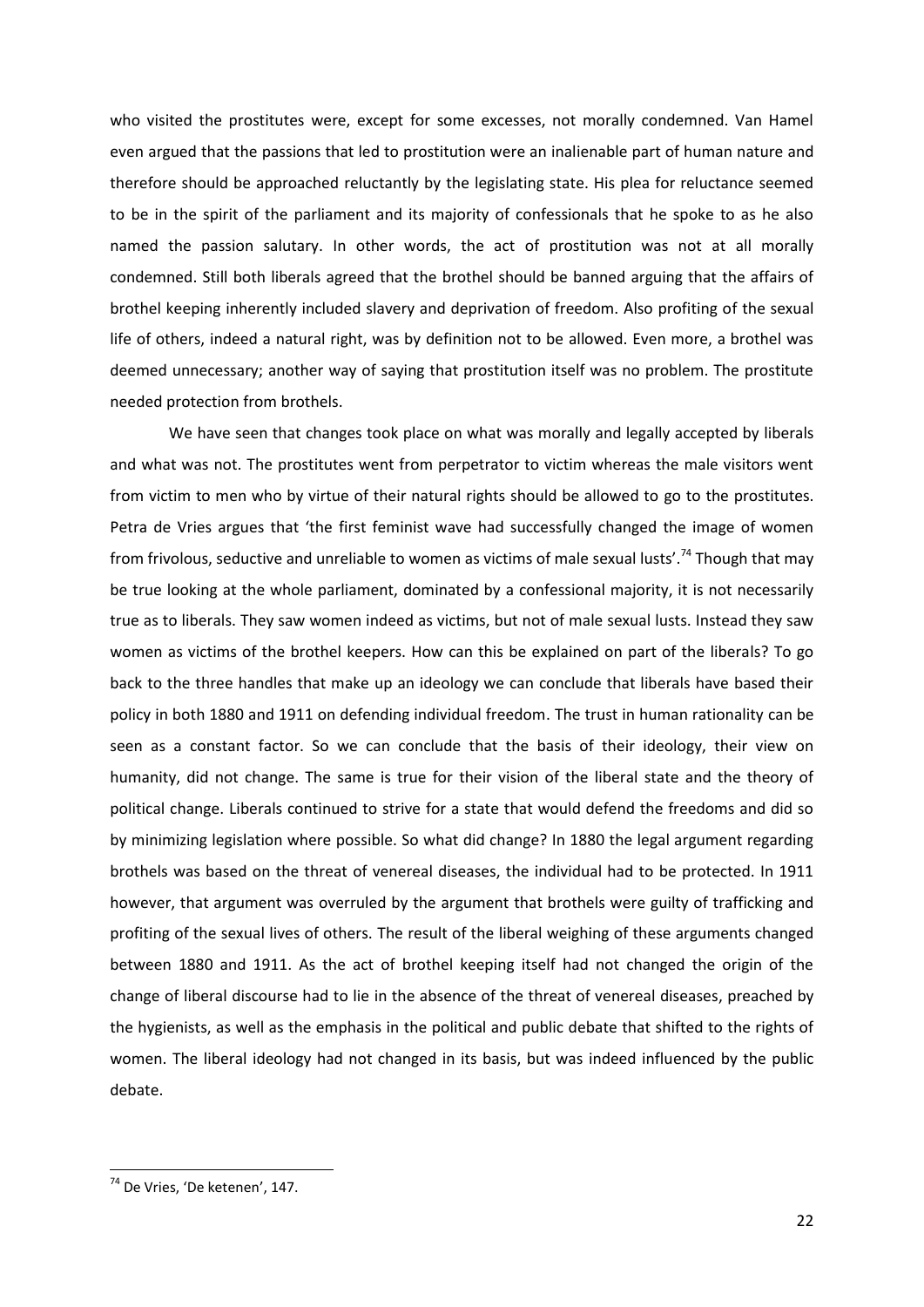# **Bibliography**

# **Literature**

- Aerts, R., e.a., *Land van kleine gebaren: Een politieke geschiedenis van Nederland 1780-1990* (Amsterdam 1999)
- Bossenbroek, M. en Kompagnie, J.H., *Het Mysterie van de Verdwenen Bordelen: Prostitutie in Nederland in de negentiende eeuw* (Amsterdam 1998).
- Boutellier, J.C.J., 'Prostitution, criminal law and morality in the Netherlands', *Crime Law and Social Change* 15 (1991) 201-211.
- Drentje, J., 'Thorbecke Revisited: De rol van het doctrinaire liberalism in de Nederlandse politiek', *BMGN – LCHR* 4 (2011) 3-28
- Freeden, M., *Ideology: A Very Short Introduction* (Oxford 2003).
- Halpérin, 'L'histoire de la fabrication du code le code: Napoléon?', *Pouvoirs* 107 (2003/2004) 11-21.
- Heywood, *Political Ideologies: An Introduction* (Basingstoke 1992).
- Houkes, A. and Janse, M., 'Foreign Examples as Eye Openers and Justification: The Transfer of the Anti-Corn Law League and the Anti-Prostitution Movement to the Netherlands', *European Review of History* 12 (2005) 321-344.
- Meer, van der, T., 'Sodomy and Its Discontents: Discourse, Desire, and the Rise of a Same-Sex Proto-Something in the Early Modern Dutch Republic', *Historical Reflections* 33 (2007) 41-67.
- Outshoorn, J., 'Pragmatism in the Polder: Changing Prostitution Policy in the Netherlands', *Journal of contemporary European Studies* 12 (2004) 165-177.
- Outshoorn, J. 'The Political Debates on Prostitution and Trafficking of Women', *Social politics* 12 (2005) 141-155.
- Pol, van der, L., *Het Amsterdams hoerdom: Prostitutie in de zeventiende en achttiende eeuw* (Amsterdam 1996).
- Velde, H. te, 'The Organization of Liberty: Dutch Liberalism as a Case of the History of European Constitutional Liberalism', *European Journal of Political Theory* 7 (2008) 65-79.
- Vries, de, P., 'De ketenen van de blanke slavin en het belastbare inkomen van de sekswerkster: Honderd jaar feminisme en prostitutie in Nederland', *Eeuwige kwesties: honderd jaar vrouwen en recht in Nederland*, (Deventer 1999) 140-153.
- Vries, de, P., *Kuisheid voor mannen, vrijheid voor vrouwen*: *reglementering en bestrijding van prostitutie in Nederland, 1850-1911* (Hilversum 1997).